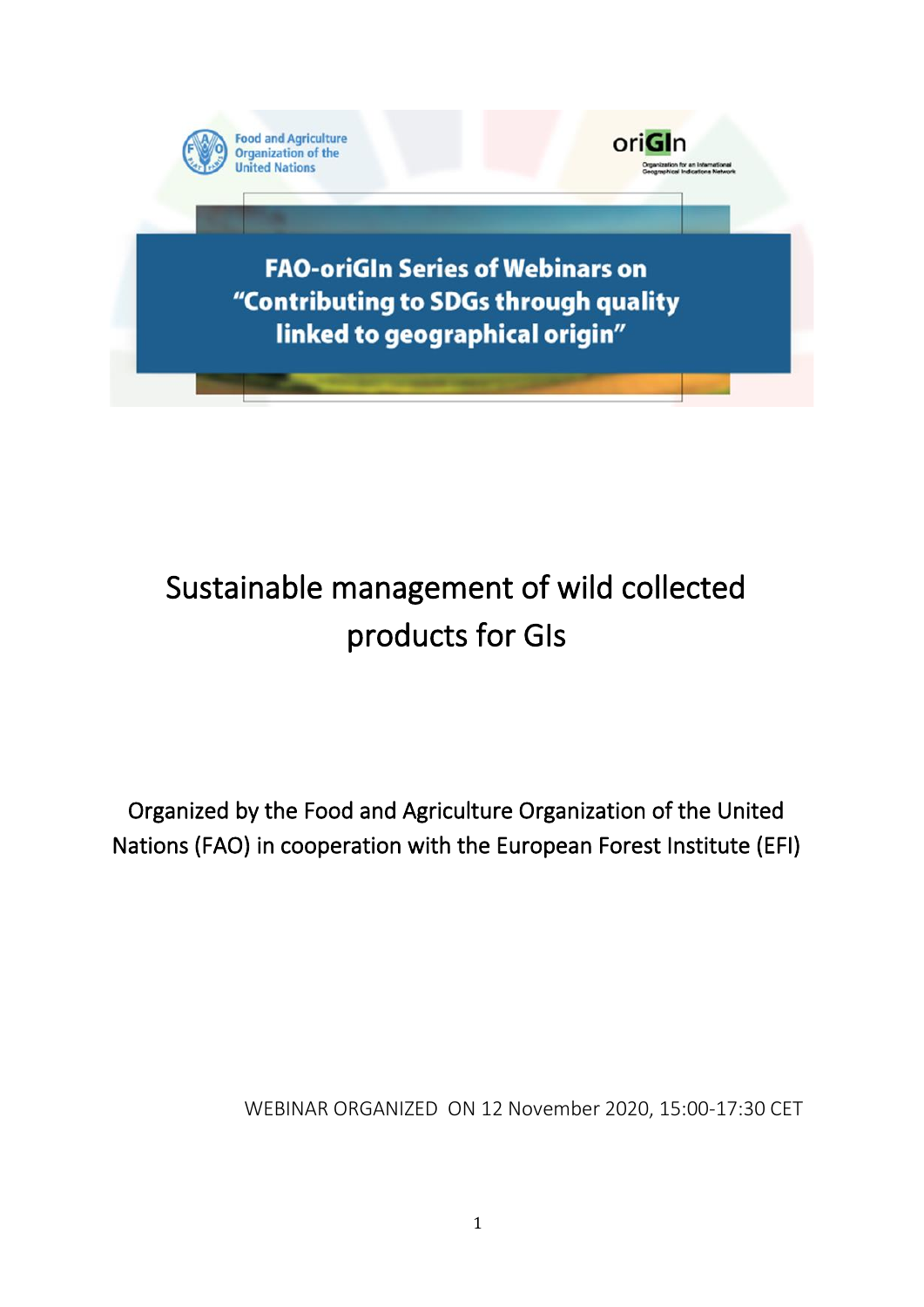### Table of Contents

| Keynote on the Importance of origin-linked certification for wild collected products by Davide                                                                                                          |
|---------------------------------------------------------------------------------------------------------------------------------------------------------------------------------------------------------|
| Cases studies of GI related certification schemes of wild products - opportunities and challenges                                                                                                       |
| Europe: The Place and Role of Wild Collected Thyme in the Protected Geographical Indication (PGI),<br>Nathalie Vucher, Association of Herbes de Provence and president of INAO committee on controls    |
| Africa: Experiences from Sahel Forest Foods and Action against Desertification (AAD), Josef Garvi,<br>Executive Director, Sahara Sahel Foods Geographic indications can serve wild Sahelian tree foods. |
| Africa: The case of the forest fruit Madd in Senegal, Pape Tahirou Kanouté, Director of local NGO                                                                                                       |
| Latin America: Chakra Label from Ecuador, Virginia Vallejo, national Farm and Forest Facility (FFF)                                                                                                     |
|                                                                                                                                                                                                         |
|                                                                                                                                                                                                         |
|                                                                                                                                                                                                         |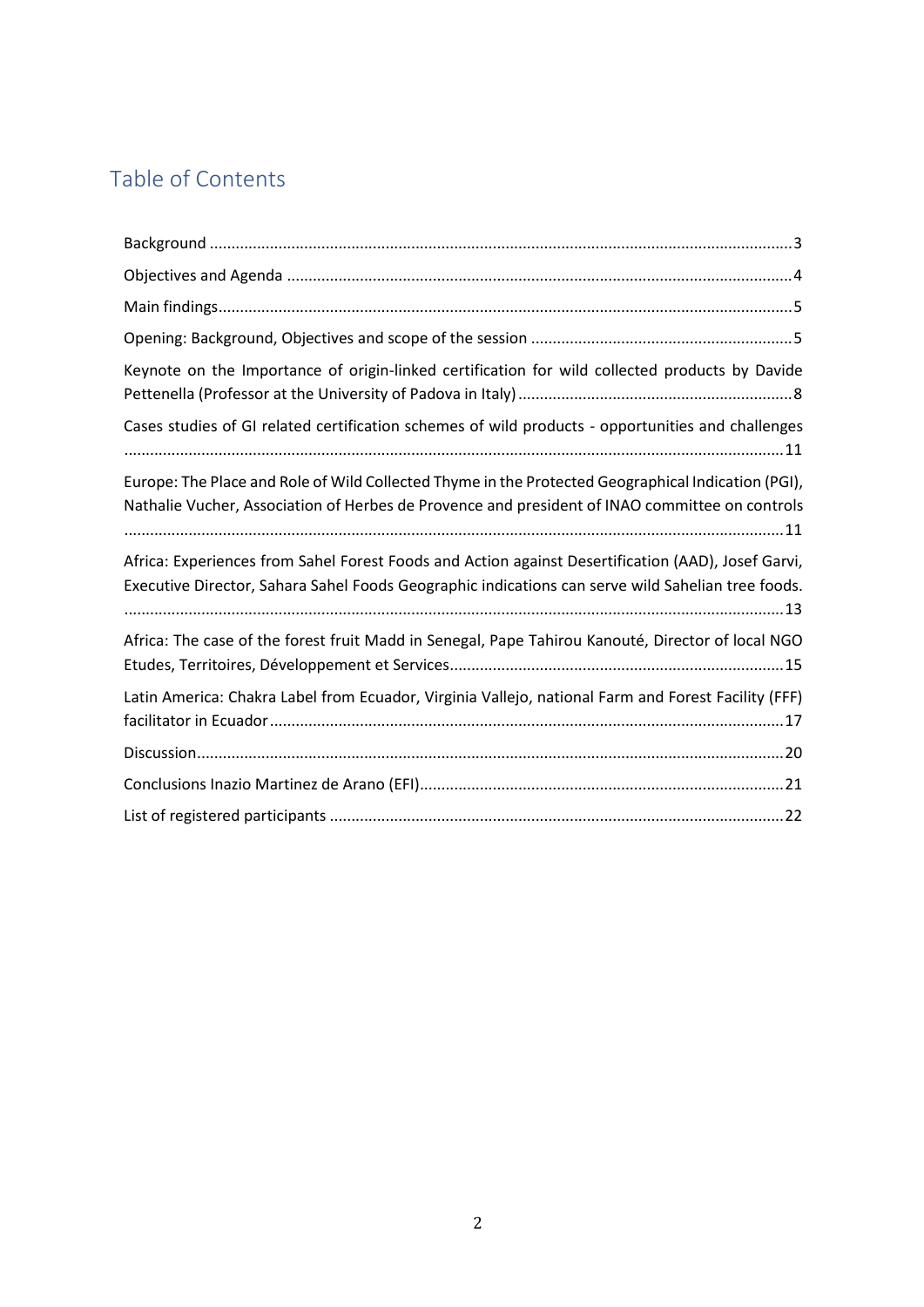### <span id="page-2-0"></span>Background

Starting in 2017, FAO and oriGIn embarked on a project to support Geographical Indications (GIs) to develop their own sustainability strategies, with the aim of understanding the sustainability dynamics at local level and at the same time taking into account markets and regulatory requirements Experts were invited to discuss this topic and the way forward, which provided the ground for the Sustainability Strategy for GIs (SSGI), including a roadmap of 4 basic components: Prioritize, Assess, Improve and Communicate. A task force was then established to provide continuous feedback and recommendations for the implementation of SSGI and the tools developed in this framework. After the first tool being developed (a guide and toolkit for producers to identify sustainability topics in their system and to engage in improving them), FAO ad oriGIn are now working on relevant indicators to help GI producers in the next SSGI phase related with assessment.

Quality products that are deeply rooted in a given geographical area play a key role in the economy. They can also contribute to social development and the preservation of local resources. Natural features – as well as tradition and culture, typical of certain geographical environments – have the potential to confer products some unique characteristics and reputation, which are valued on the market. Preserving such resources, traditions and quality through Geographical Indications (GIs) can create value (economic, social an environmental) for producers and consumers.

Keeping in mind that the United Nations Sustainable Development Goals (SDGs) are the point of reference for any strategy towards a more sustainable future, FAO and oriGIn held a series of webinars (October-November 2020) to address how quality linked to geographical origin can contribute to achieve sustainability objectives.

More information about the series of webinars background and objectives [@https://www.origin](https://www.origin-gi.com/images/stories/PDFs/English/Event/2020_originfao_forum/Sustainability_Forum_Rev_15_October2020.pdf)[gi.com/images/stories/PDFs/English/Event/2020\\_originfao\\_forum/Sustainability\\_Forum\\_Rev\\_15\\_Oc](https://www.origin-gi.com/images/stories/PDFs/English/Event/2020_originfao_forum/Sustainability_Forum_Rev_15_October2020.pdf) [tober2020.pdf](https://www.origin-gi.com/images/stories/PDFs/English/Event/2020_originfao_forum/Sustainability_Forum_Rev_15_October2020.pdf)

[Find out here the series of webinars full calendar and individual programs.](https://www.origin-gi.com/117-uk/news/15320-02-12-2020-fao-origin-series-of-webinars-on-contributing-to-sdgs-through-quality-linked-to-geographical-origin.html)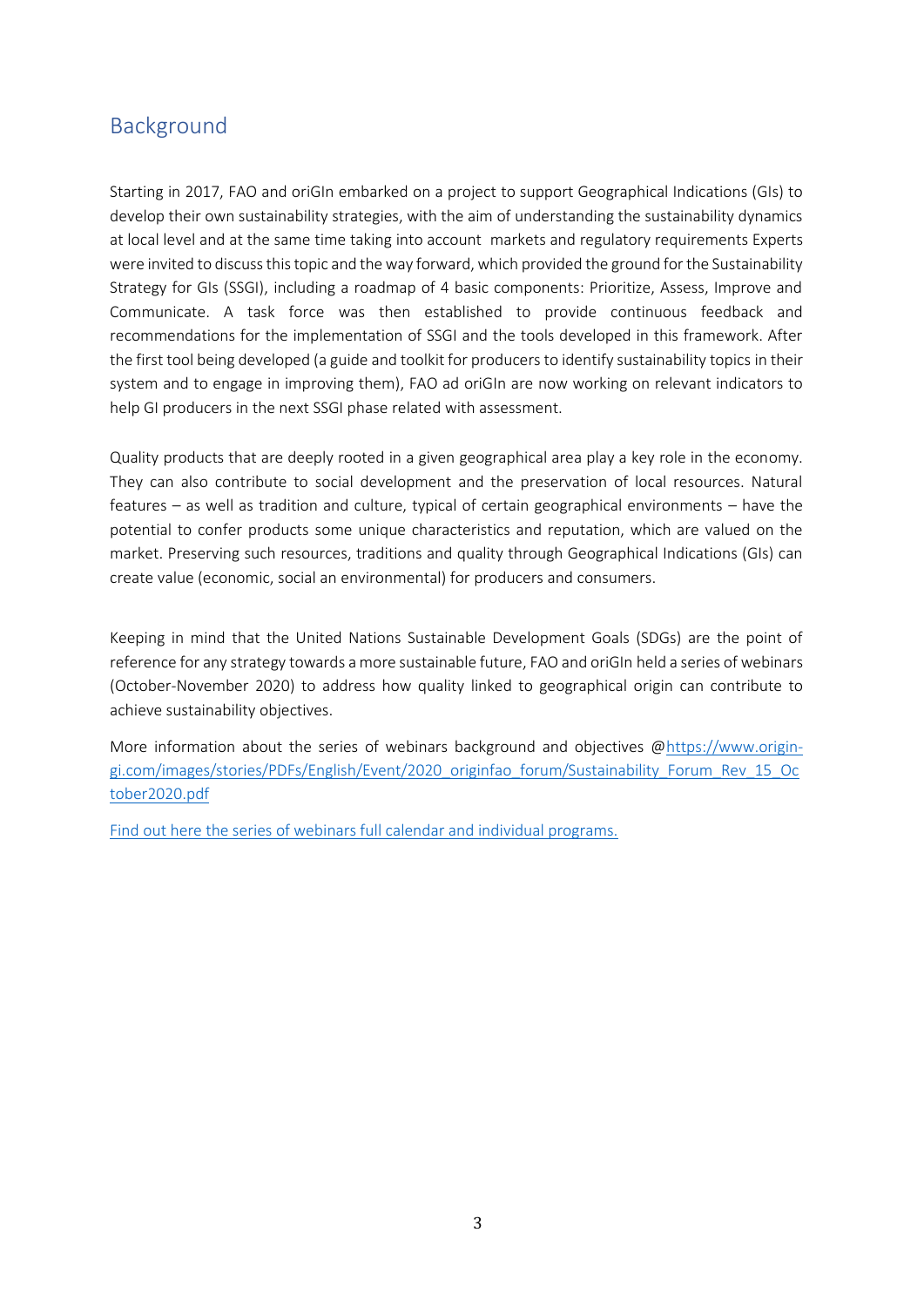### <span id="page-3-0"></span>Objectives and Agenda

The objective of the webinar on "Sustainable use of wild collected products" was to present, the specific challenges and opportunities of GI schemes related to food and agricultural products, which are collected from the wild, including forests, woodlands and trees outside forests. These products range from medical and aromatic plants, fruits, roots, to honey and mushrooms, also known as nonwood forest products (NWFPs) or wild forest products. More specifically, the webinar, based on existing case studies, aimed at developing recommendations for the private and public sectors on how to preserve and promote sustainable collection of wild products through GI and other relevant origin-linked certification schemes, and at identifying fruitful collaborations and synergies among ongoing or planned activities and stakeholders.

#### Agenda:

| 15:00 | Opening: Background, Objectives and scope of the session, Sven Walter & Florence<br>Tartanac (FAO)                                                                                                        |
|-------|-----------------------------------------------------------------------------------------------------------------------------------------------------------------------------------------------------------|
| 15:15 | Keynote: Importance of origin linked certifications for wild collective products,<br>Davide Pettenella, University of Padova, Incredible project                                                          |
| 15:30 | Cases studies of GI related certification schemes of wild products - opportunities and<br>challenges                                                                                                      |
|       | - Europe: The Place and Role of Wild Collected Thyme in the Protected Geographical<br>Indication (PGI), Nathalie Vucher, Association of Herbes de Provence and president<br>of INAO committee on controls |
|       | - Africa: Experiences from Sahel Forest Foods and Action against Desertification<br>(AAD), Josef Garvi, Executive Director, Sahara Sahel Foods                                                            |
|       | - Africa: The case of the forest fruit Madd in Senegal, Pape Tahirou Kanouté, Director<br>of local NGO Etudes, Territoires, Développement et Services                                                     |
|       | - Latin America: Chakra Label from Ecuador, Virginia Vallejo, national Farm and<br>Forest Facility(FFF) facilitator in Ecuador                                                                            |
| 16:10 | Q&A and Discussion on key issues above-mentioned                                                                                                                                                          |
| 17:00 | Discussion on next steps and possible collaborations                                                                                                                                                      |
| 17:20 | Conclusions, Inazio Martinez de Arano (EFI)                                                                                                                                                               |
| 17:30 | End of the meeting                                                                                                                                                                                        |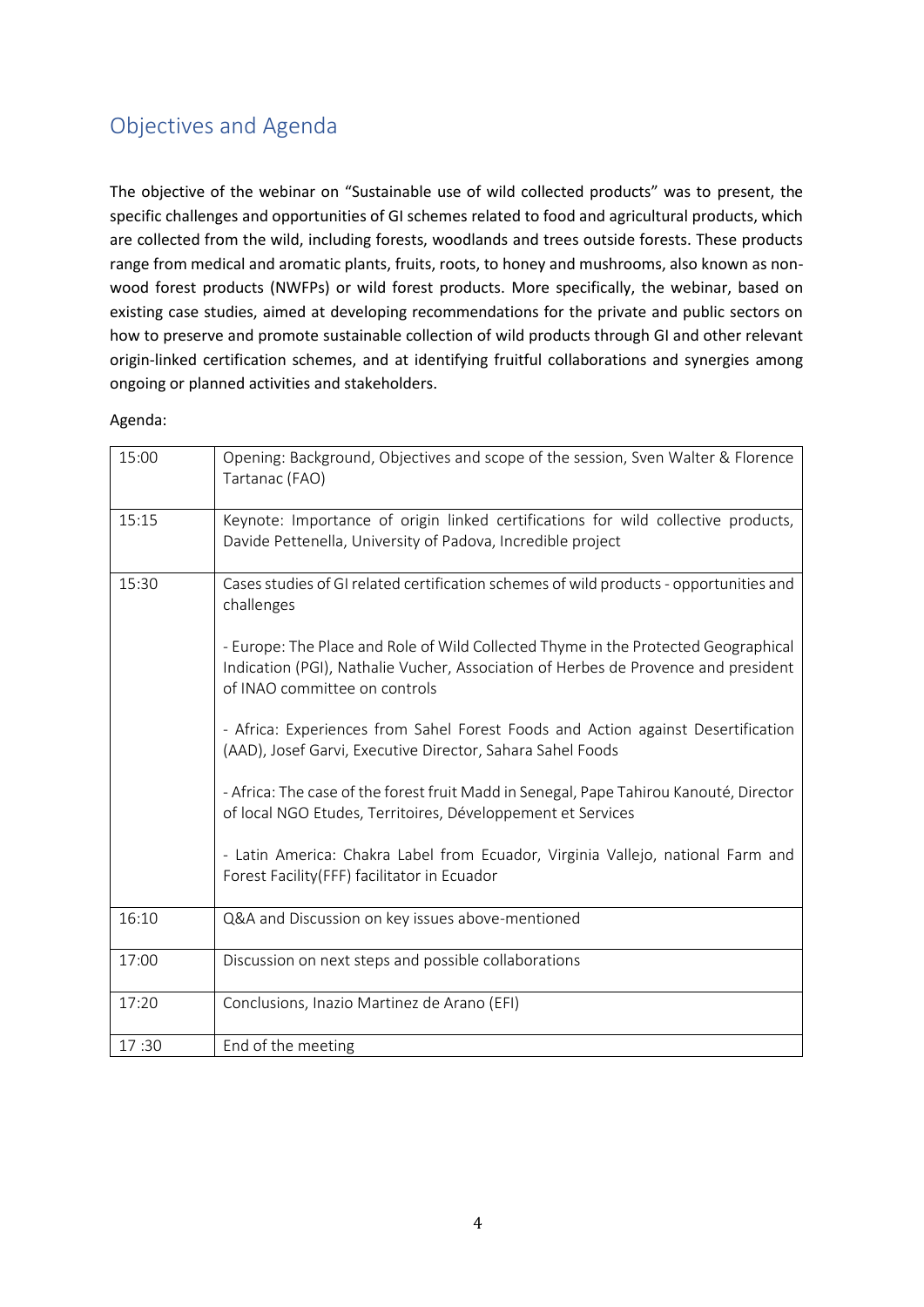### <span id="page-4-0"></span>Main findings

The webinar has been a very interesting and lively meeting attended by more than 100 participants from more than 30 countries, including representatives of the public and private sector, academics and development partners.

It has contributed to raise awareness on the importance of wild collected products in the world for sustainable development and food security: trade in these products generated a recorded value of some US\$90 billion in 2011, although this is widely acknowledged to be underestimated. One billion people is estimated to depend on wild foods, which are strongly linked to biodiversity and balanced diets. The presentations and discussions highlighted the relevance of GI as "bottom-up and tailored" certification process to preserve and promote such products to contribute not only to food security and nutrition but more generally to preservation of biodiversity, heritage, and community empowerment, including women.

Specific topics were particularly addressed, such as the specifications to define good practices and approaches for the sustainable management of the resource base, the importance of participatory approaches to ensure community leadership and the need of a sound regulatory framework and guarantee system.

The webinar raised lots of interest for further discussions, synergies and collaborations, in particular to develop more knowledge and specific guidance tools to help communities developing appropriate processes to promote the sustainable management of wild collected products.

### <span id="page-4-1"></span>Opening: Background, Objectives and scope of the session

#### **Carsten Smith-Hall (University Copenhagen)**

Carsten Smith-Hall, moderator of the webinar, briefly welcomed all the speakers and participants. He recalled the importance of wild collected products and the essential connection they have with GI. He introduced the topic of the webinar as an occasion to focus on wild collected products related issues in relation to GIs, whose benefits are known and significant.

#### **Florence Tartanac (FAO)**

Ms. Tartanac first recalled the importance and some of the numerous benefits of wild collected products (i.e. fruits, mushrooms, honey, herbs…) as they are fundamentally biodiverse, rich in nutriments (beyond basic nutrition) and thus very important for nutrition and healthy diets. She then highlighted the capacity of GI to represent a way to promote these products on markets and facilitate their access to consumers.

Ms Tartanac explained that synergies between a territorial strategy building on GI and the category of wild collected products is an emerging area of work which deserves lots of attention because of the multiple benefits they can provide on the different pillars of sustainability: economic, social,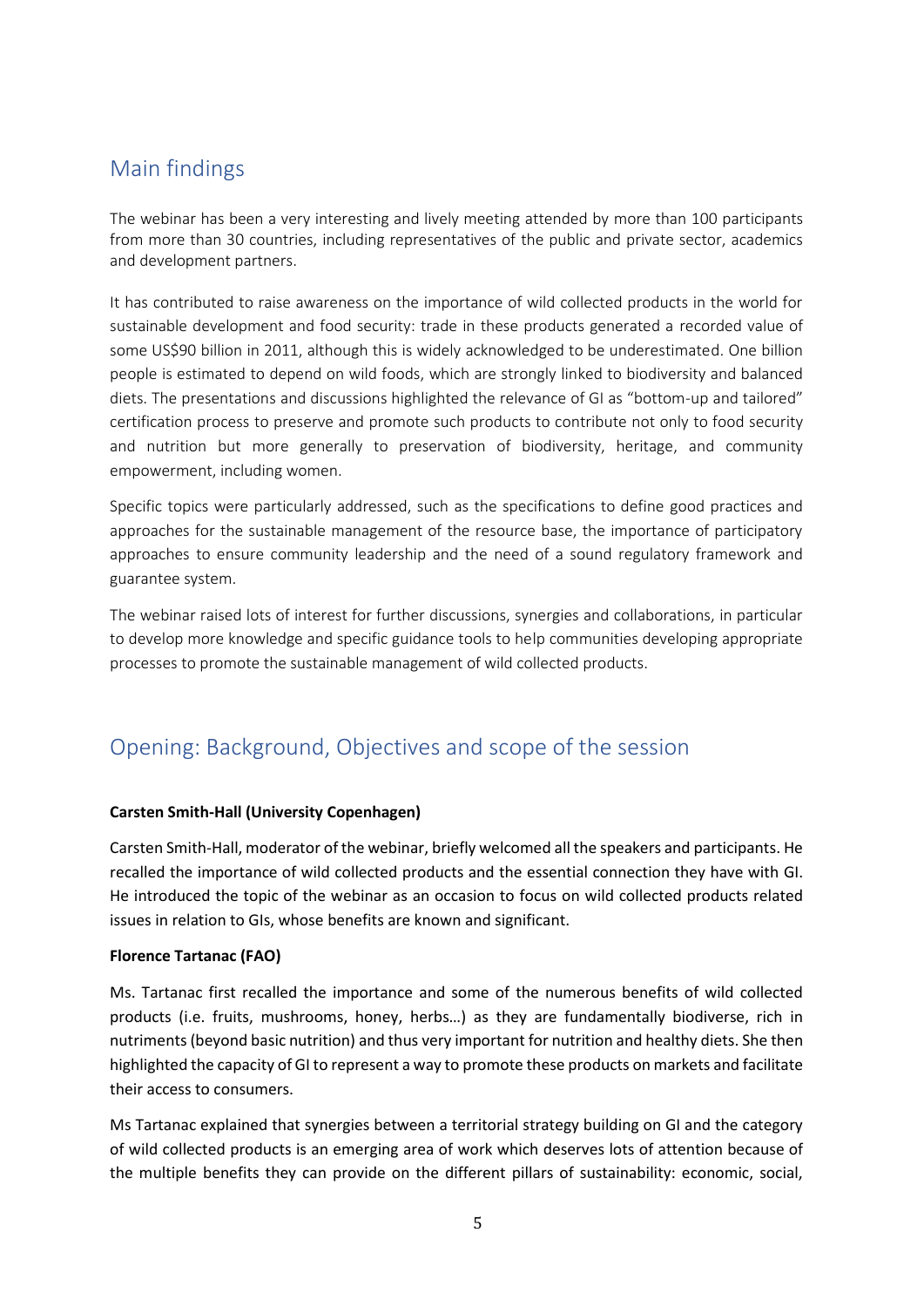environmental and governance, the four pillars of the Sustainability Strategy for GI developed by oriGIn and FAO. On this point, it was reminded that the development of this sustainable strategy is part of FAO's work since 2007, with the implementation of programs and support to member countries or implementing GIs. It is also part of the development of GIs strategies for the contribution to SDGs. Since 2017 the FAO and oriGIn are collaborating to support GI stakeholders and the association interested in developing their own sustainability strategy. A key step of this collaboration was the adoption by oriGIn members of the sustainability strategy for GI in 2017, based on three main stages: "prioritize", "access" and "improve". The current development of tools and guidelines will be necessary for producers to raise awareness and develop knowledge on GIs sustainability strategy.

She finally expressed her delight that this webinar could be an opportunity to learn more about the best practices adopted around the world around GIs and wild collected products and their synergy in different cases. She also recalled that this event was an opportunity to share experiences and recommendations for producers, academic and public authorities to increase benefits of GIs for wild collected products.

#### [Click here for the full speech.](https://www.origin-gi.com/images/stories/PDFs/English/PPT/oriGIn-FAO_Series_of_webinars_2020-PPT/Opening_speech-wildProduct-tartanac.pdf)

#### **Sven Walter (FAO)**

Sven Walter informed participants that this webinar has been co-organized and co-hosted by FAO and the European Forest Institute (EFI) as these two institutions are led to work together often and closely on issues related to wild collected products. On the role – the actual and the potential role - of Geographical Indication for the sustainable consumption and production of these products, Mr Walter resumed the work carried out by the FAO to support collectors and producer organisations to develop inclusive value chains, to enhance the enabling environment and to improve the availability of data on these products. In fact, the Forestry Division of FAO also led several initiatives to support countries and stakeholders such as Actions Against Desertification and the Forests and Farm Facility.

As FAO aims at promoting sustainable food systems, the issue of wild products is of high importance for the FAO Forestry Division in the context of biodiversity conservation and the promotion of its sustainable use, in order to improve people's livelihoods, food security and nutrition.

In the future, because of the challenges imposed by climate change and environmental degradation, wild plants will become more and more important as future crops and commodities. Many of these products are strongly linked to certain geographical environments and can benefit from GI schemes. Therefore, it is a huge opportunity to assess how GI and related certification and labelling systems can support the development of sustainable value chains related to wild products, considering that these value chains already contribute to the economic development in many countries and regions and support countries in their transition to a circular bioeconomy.

Different examples of so-called super foods and many other products that will be presented during this webinar are linked to certain geographical environments. In that sense it may be very interesting to see how GI can support producers, upscale sustainable production and consumption, and secure livelihoods.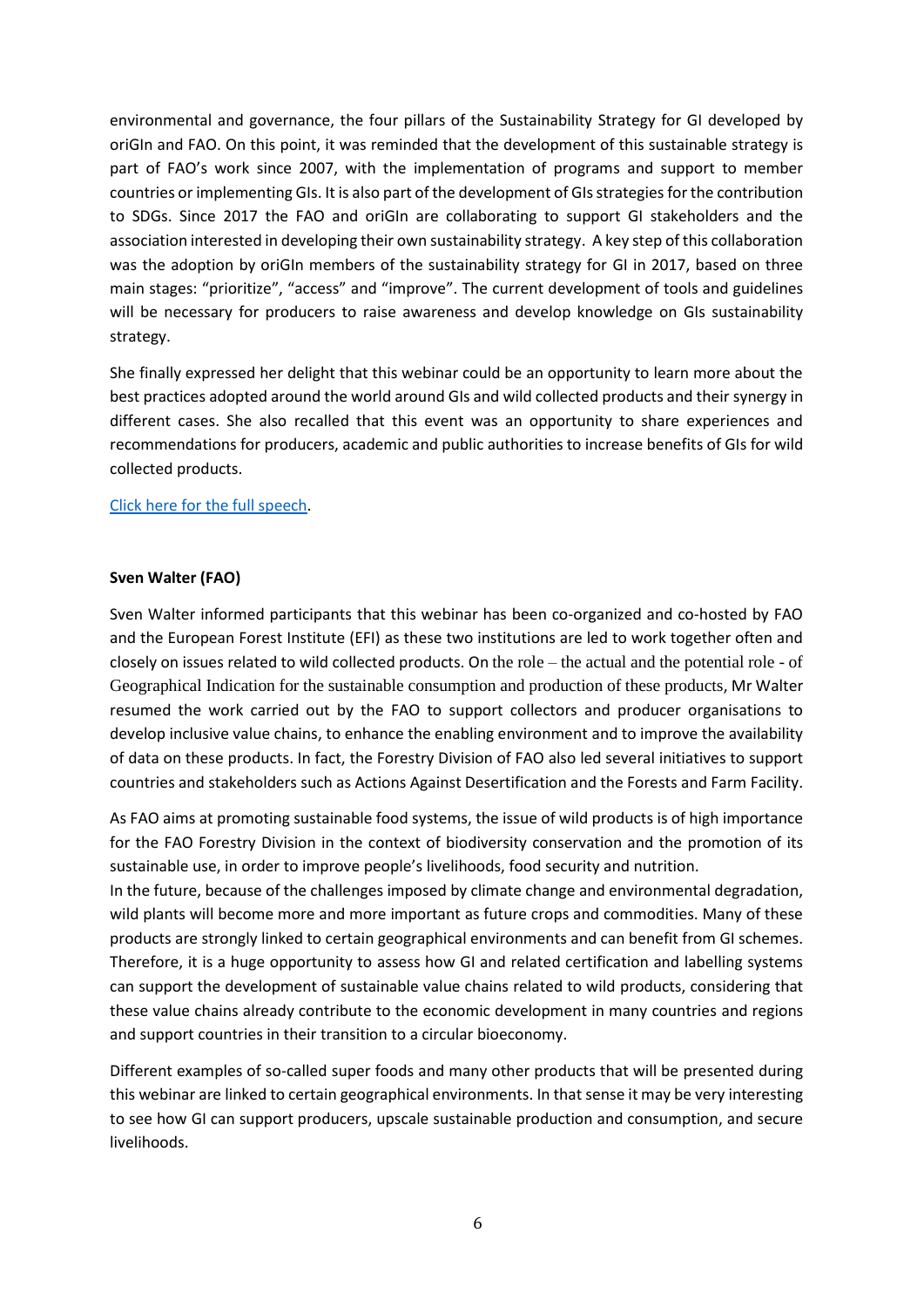Mr Walter then shared his hope that based on the discussions held during the webinar, it will be possible to find some common pathways on how to promote the sustainable use of the wild products. To him, it is important to have this discussion now as the UN is in the decade of action on nutrition and heading into the Decade of Ecosystem Restoration next year, as well as the fact that the UN Food System Summit is coming up. He finally declared that he expected that discussion but also the joint follows up will provide inputs to these processes because of the important contributions of wild foods to the global food system and the restoration and preservation of healthy ecosystems.

[Click here for the full speech.](https://www.origin-gi.com/images/stories/PDFs/English/PPT/oriGIn-FAO_Series_of_webinars_2020-PPT/Sven_Walter_opening-_GI_Forum_speaking_points-NWFP_12.11.20.pdf)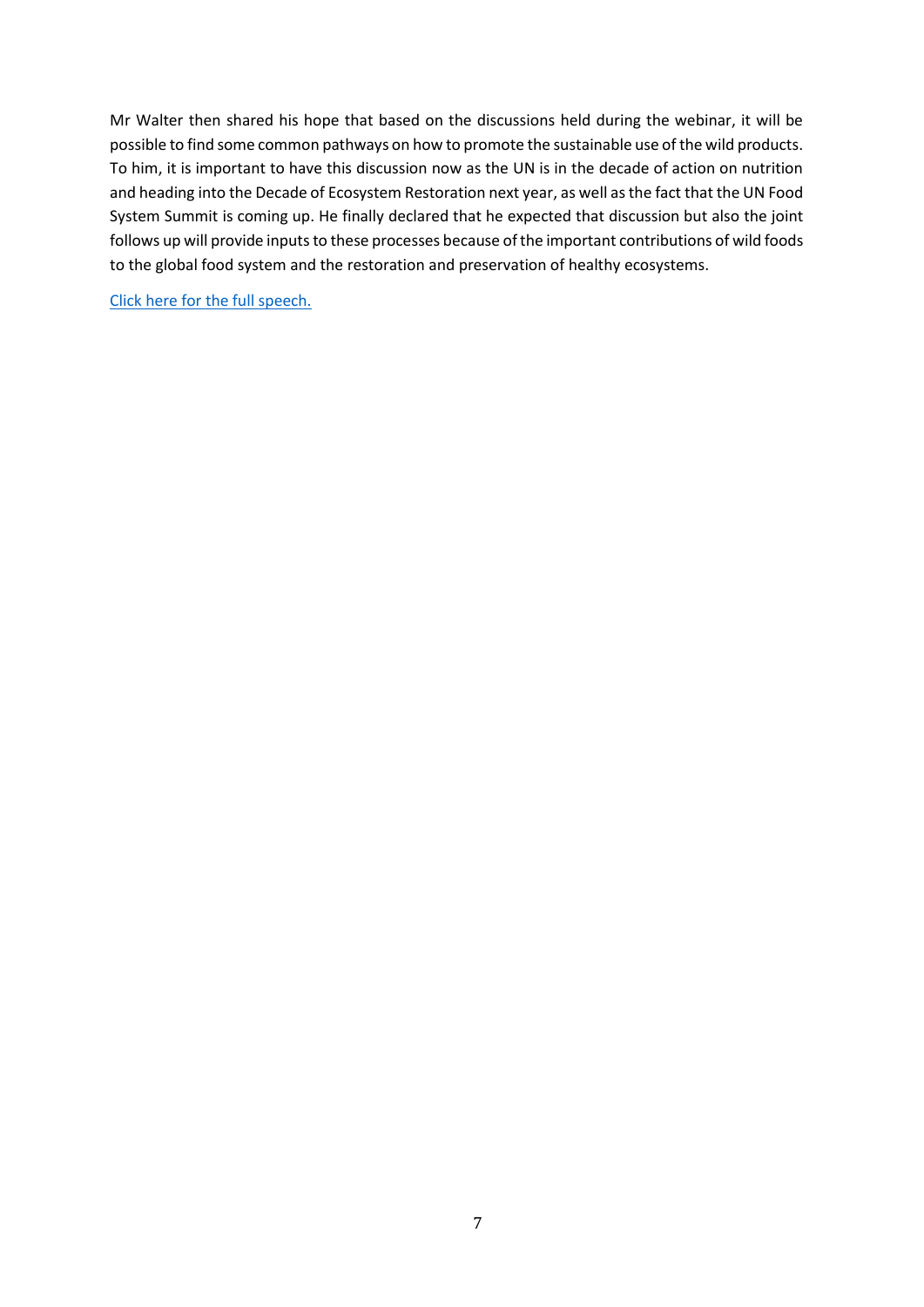# <span id="page-7-0"></span>Keynote on the Importance of origin-linked certification for wild collected products by Davide Pettenella (Professor at the University of Padova in Italy)

#### **Definition and attribute of origin linked products**

The term "Origin product" (OP) is used for many products (food and non-food) perceived as having some added values related to their place of origin. While in the past the criteria for defining OP were often implicit, unclear, not very well standardised, and even sometimes contradictory, nowadays consumers are much more educated and informed. This change in consumers habitsled to important changes on the demand side ("generational shift") and the presence of new categories of consumers such as new millennials that have four main reference values:

- 1. They like green, organic, wild products and wish to have information about the carbon and water footprint of the products.
- 2. They are looking at healthy products.
- 3. They may be interested in supporting solidarity values through their consumption (i.e. fairtrade products)
- 4. They value localism and look for products coming from short value chains and with a very clear origin.

#### **Typologies of origin products**

There are different types of origin products, that could be classified in relation to the following scale: Company OP; Landowners or local producers group OP ; Regional OP (reference to the French concept of *terroir* ) ; Special areas (National Parks; indigenous communities) or National OP and in relation to the value chain ; Local producers and processors OP (origin linked products coming from some processing activity, so they are involving both local producers and processors); Artisanal OP (processed products sold by non-landowners and named after the place (area or town) where the producers are located. The emphasis is on processing techniques, not on the origin of the raw material).

The four main attributes of origin products are: territoriality, typicity, traditionally, communality. There is an overlapping among all these four drivers, but they are fundamentally important for promoting a PO in the markets.

There are three key points that should be considered to give a value to a PO:

- To have a standard,
- To have a system of control of the standards,
- To give visibility to the products by branding (i.e. labelling).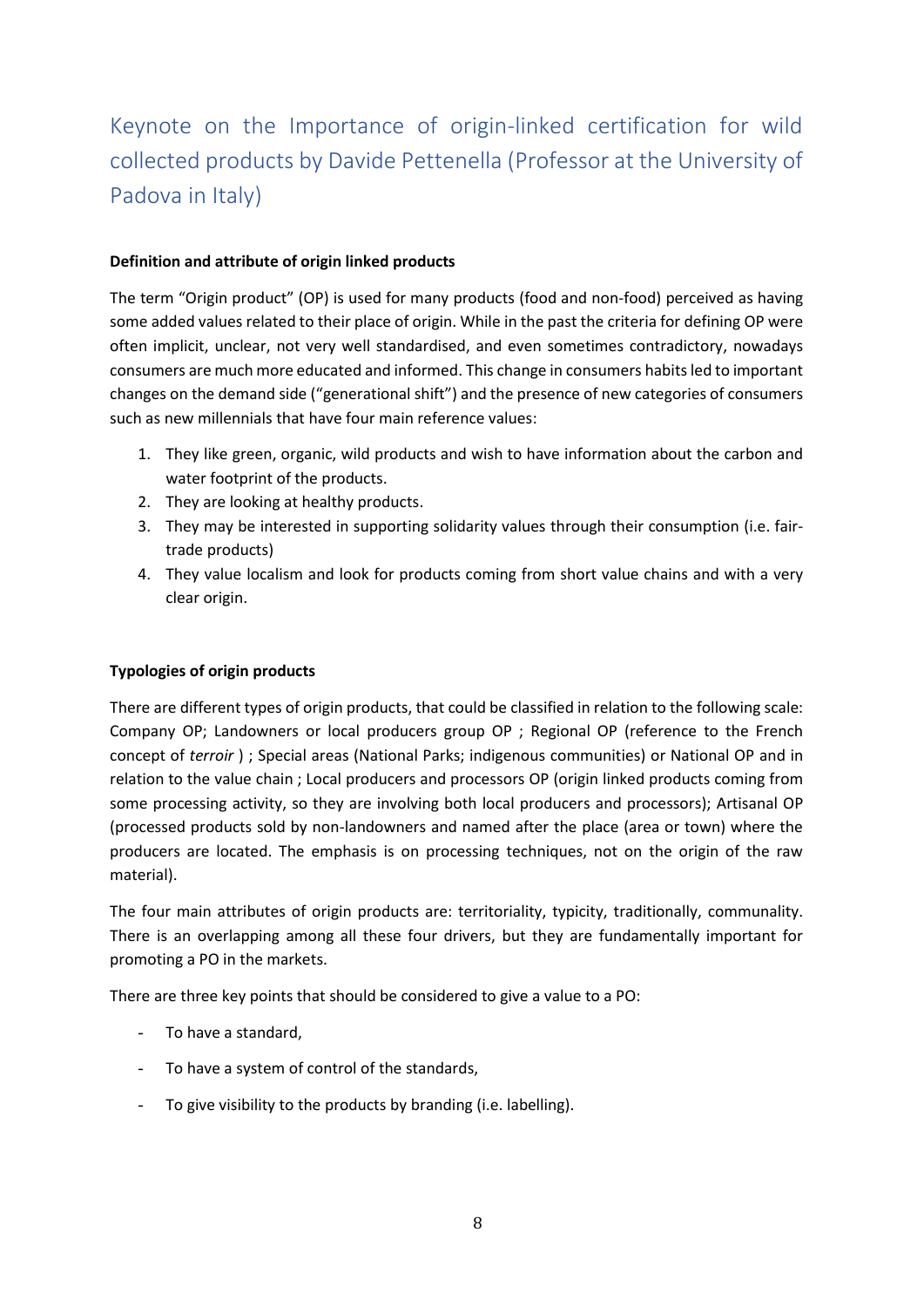In the food sector OP denomination and labelling are often regulated by public authorities, who may play a very important role to promote OP, basing their policy on the support of minor producers, food heritage and the associated landscape of (marginal) territories and at the same time to support the consumers, maintaining fair competition and giving relevant information to the potential consumers. OP public regulations are normally associated to official registers of the GIs, umbrella labels (labels that may be used by group of producers that are respecting some standards) and promotional activities.

#### **Certification and labelling: examples of standards in action**

The official definition of certification by ISO is the following: "*The provision of an independent body or written assurance so that the product service or system in question meets specific requirements*" (ISO, 2015). Wild collected products (WCP) can use several types of standards with different scopes, among them the origin is often associated to other scopes.

To make a summary of all the main standards available in the market, we may refer to the three classical components of sustainability: the environmental, social, and economic aspects but also the quality of health of human consumers. The main standards that are available on the market can cover specific characteristics like the environmental performance or socioeconomic characteristics (i.e. fairtrade) or they can cover different areas of interest and scope (i.e. WCP certification, fair wild standard).

Looking more specifically at the five main scopes of WCP, we can see the five groups of standards:

- Origin and traditional specialties certified WCP ;
- Wild certified WCP ;
- Sustainable Forest Management Certified WCP ;
- Organic certified WCP ;
- Fair Trade certified WCP.

An important way for differentiating a product is to make a reference to who is responsible for the branding activity, between individual private initiatives; collective private initiative under an "umbrella label" (e.g. responsible forest management) and public initiatives (e.g. geographical indication or organic products in most countries).

A much more advanced standard for origin-linked quality certification is regulated in the European Union with the Protected designation of origin (PDO) and the protected geographical indication (PGI). Associated with the name of the region, it can be important for promoting territorial initiatives (i.e. tourism).

#### **Concluding remarks: the need of coordination of initiative for origin linked products standard development**

When dealing with the issue of certifying the origin we must be aware that this is an old practice. What has changed from the old times is that consumers are living in a much more complex condition; they became rich in information but poor in time. This is why consumers need clear, simple and quick market signals, despite the fact that sometimes it may not be easy to find the right balance in promoting OP especially when we take into consideration the complexity of the process and the social and environmental issues that can be faced in organizing the production of these products.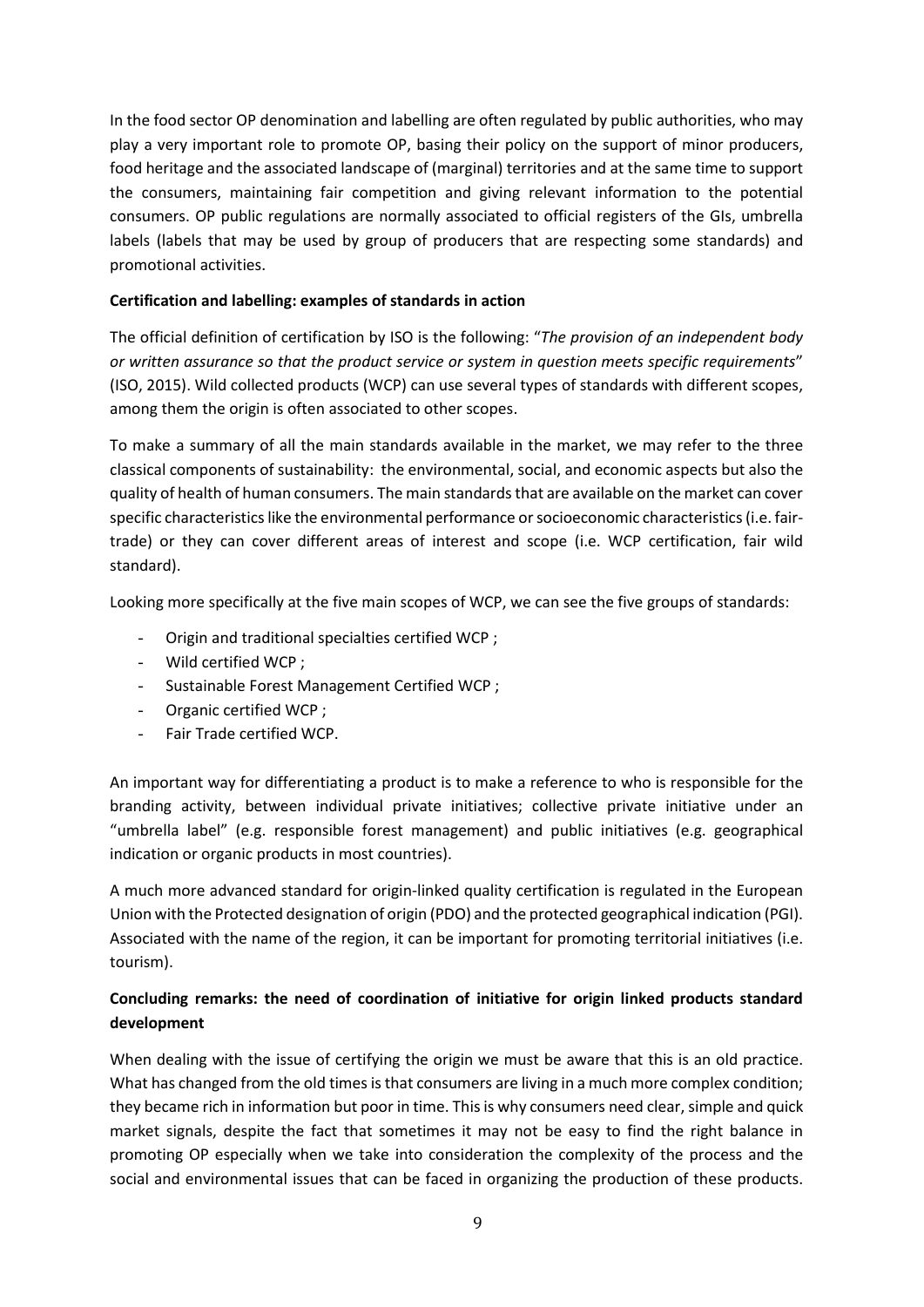Another risk that we are facing is the lack of coordination between public institutions and civil society initiatives.

Finally, there is a large experience of failure of OP denomination due to many mistakes in understanding basic elements. On that point, the role of public operators should be concentrated on few elements to provide a conducive framework to develop and implement certification standards.

[Click here for the speaker presentation.](https://www.origin-gi.com/images/stories/PDFs/English/PPT/oriGIn-FAO_Series_of_webinars_2020-PPT/Pettenella-FAO_GI_Branding_wild_forest_products_1.pdf)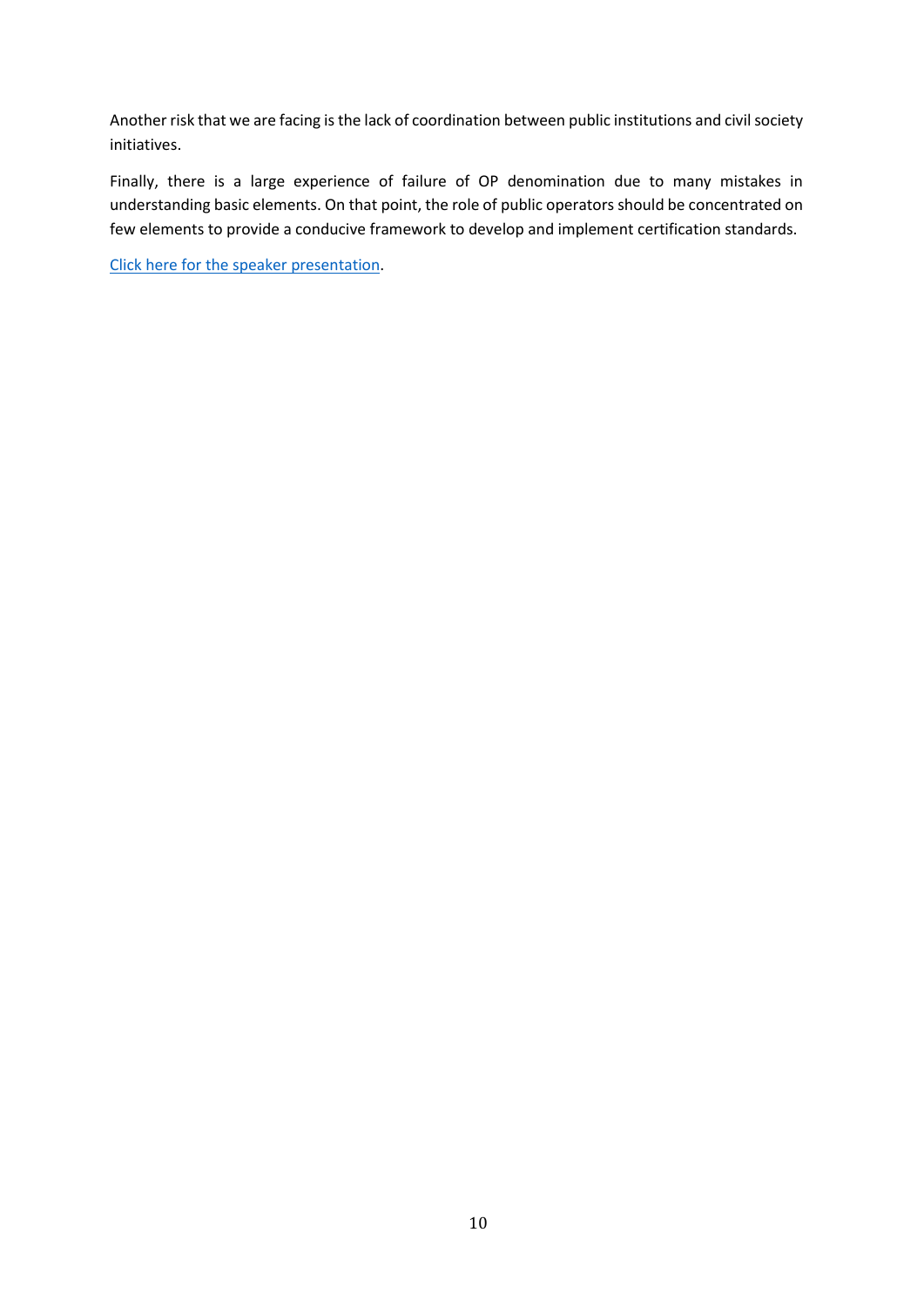## <span id="page-10-0"></span>Cases studies of GI related certification schemes of wild products opportunities and challenges

<span id="page-10-1"></span>Europe: The Place and Role of Wild Collected Thyme in the Protected Geographical Indication (PGI), Nathalie Vucher, Association of Herbes de Provence and president of INAO committee on controls

Herbs are a feature of the Mediterranean region and area and part of the cooking heritage of Provence, a geographical region in south-eastern France. The thyme that is growing in Provence has a very specific taste that is coming from a genetic element, its high content of carvacrol that explains its very special flavour, and aroma that reflects the landscape, the garrigue and the climate of Provence.

Thorough research on wild thyme was conducted during preparatory work on the Protected Geographical Indication (PGI), even if at this time, it was already very much cultivated. A lot of research aimed at determining the specificity of the Provence wild thyme. It was found that this wild thyme has a high content of carvacrol in comparison with other thymes. It was also observed that it is the light and the heat more specifically that have an influence on this thyme chemotype, and that explained why it was found in Provence, a region with hot summer and very soft winters. It was finally reported that the densest populations of wild thyme with high carvacrol level were found in specific zones in the Provence region where it was particularly dry and hot during the summer and especially in specific departments i.e. Vaucluse and Var.

Wild thyme growth depends in fact on a whole ecosystem that made it possible to survive for decades in its environment. However, factors limiting the wild thyme presence in these areas include climate change as summers are getting hotter and dryer.

The product specification of wild thyme PGI is based on its strong aroma and its high level of carvacrol and defines the area where wild thymes of this specific quality can be harvested - with authorization and the specific ways to harvest it.

It was a real opportunity for wild thyme to have PGI because its properties were very clearly defined. The PGI allows this product and its derivates such as bouquets to have an added value. It then appeared that the organic/PGI double certifications would make it possible to gain an even additional added value on the products and to optimize the work of the people associated with the harvesting. It also allows to benefit from the fact that –as a wild product- there is consequently no use of phytosanitary products. The strong naturality of the product and organic certification combined with GI certification makes it possible to give an added value to the work of the producers and operators working to develop wild thyme value chains.

The success of wild thyme probably came from its specificities regarding its composition (i.e. high level of carvacrol) and its production and harvesting process. The combination of organic and PGI also makes it possible to increase the added value of wild thyme through the years.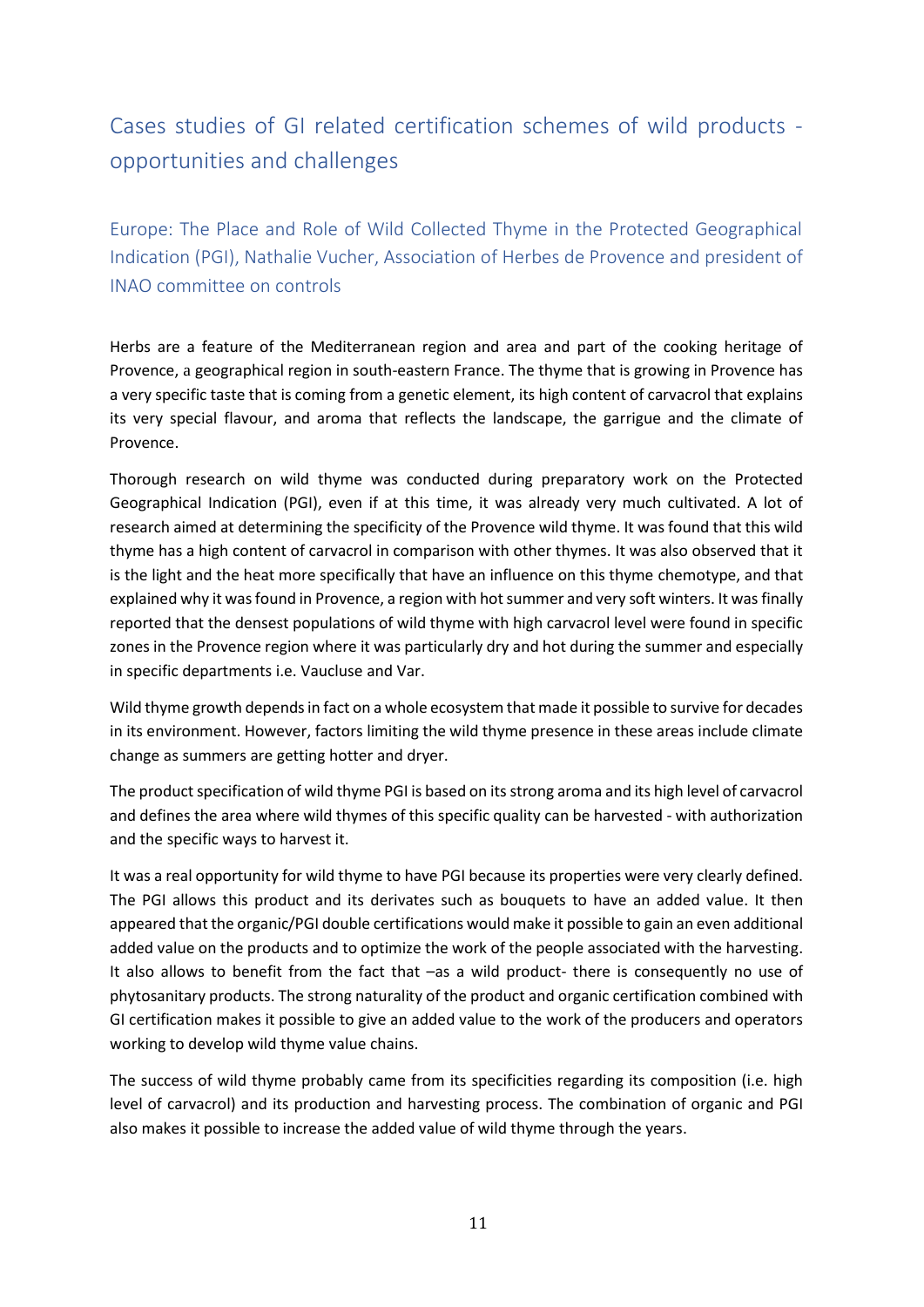At the same time, wild thyme is an opportunity for both the PGI and organic products because in the context of a climate change, it is a product that is very well adapted to a specific "terroir", a very local territory and that have benefits in terms of quality, flavor, nutrition and aroma and a great resistance to predators and climate change.

[Click here for the full presentation.](https://www.origin-gi.com/images/stories/PDFs/English/PPT/oriGIn-FAO_Series_of_webinars_2020-PPT/Nathalie_Vucher-Pr%C3%A9sentation_OriGIn_FAO_Wild_Thyme_PGI_1.pdf)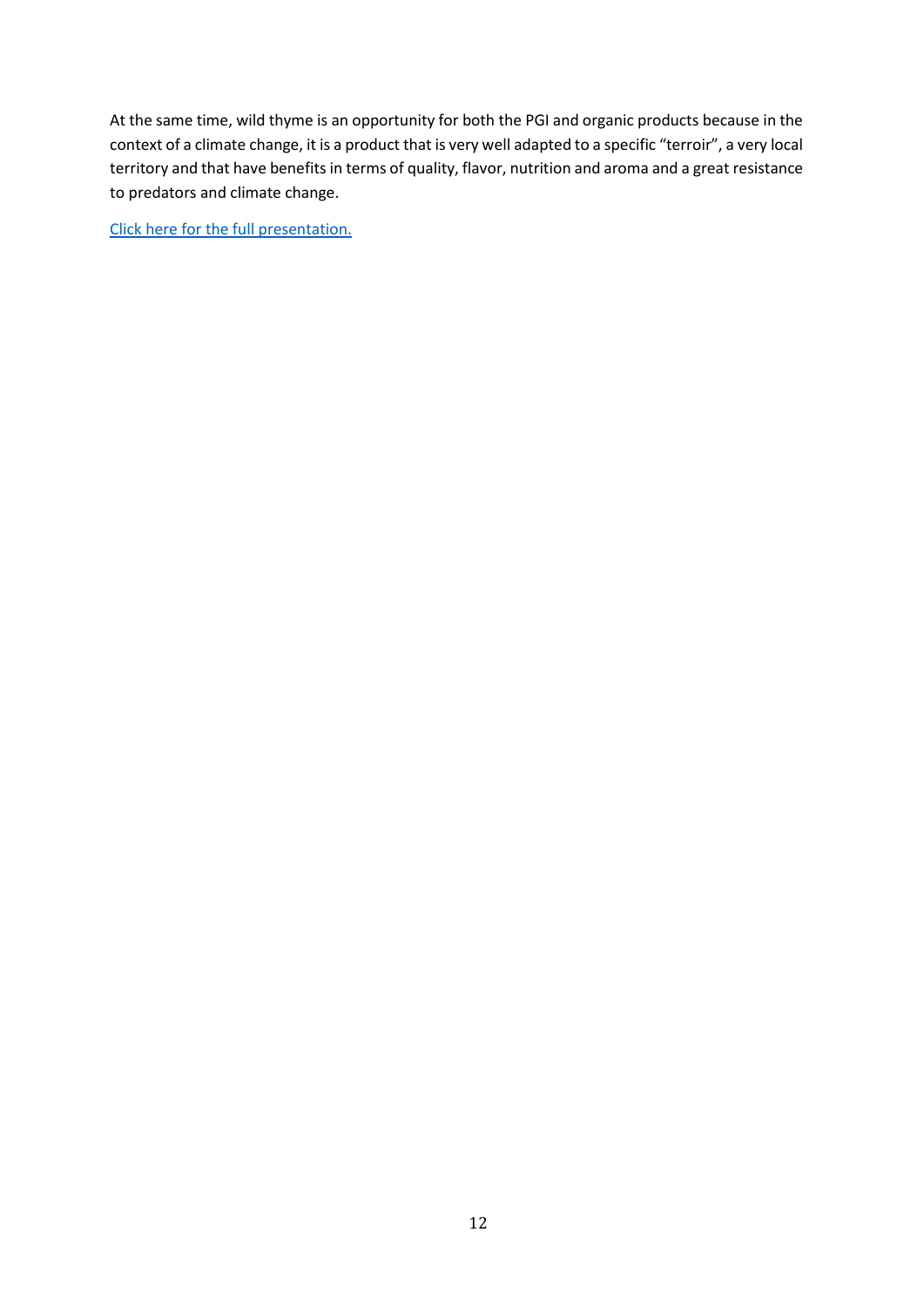<span id="page-12-0"></span>Africa: Experiences from Sahel Forest Foods and Action against Desertification (AAD), Josef Garvi, Executive Director, Sahara Sahel Foods Geographic indications can serve wild Sahelian tree foods.

While there are a lot of predetermined ideas about the Sahel region (sparse and shriveled vegetation, low agricultural production, high malnutrition, recurring drought and famine, high population increase, high levels of unemployment, high level of migration, terrorism…), this picture does not represent well the huge potential and richness of the Sahel area. Looking at this spiny vegetation, we find that a lot of them are rather interesting food trees providing very nutritious and delicious foods. There are dozens of nutritious edible wild trees giving everything from fruits, seeds, nuts and leafy vegetables to gums that can be eaten and produced in rather good quantities. *Balanites aegyptiaca, Boscia senegalensis, Sclerocarya birrea* are some example of these trees whose products (roots, fruits, flowers…) are very nutritive, rich in nutrients, in protein in some cases, and have direct benefits on health and against diseases (i.e. hypertension, diabetes, dysentery, malaria…). These foods have been used for millennia from people in sub-Saharan Africa. However, through the centuries, these trees become gradually less used and though today they are still used in the Sahelian countryside, they have often lost a large-scale use.

New initiatives such as the Great Green Wall have been launched to regreen the region and help the restore the native perennials. This is done mainly by direct seeding and actual regeneration or by scarifying soil that have become hard after years of desertification and where the crusts need to be broken in order to let water penetrate again. Considering that all these different food plants have different harvesting seasons they contribute to improved food security by providing food to harvest all year round.

There are new ventures that bring value around these foods. For instance, Sahara Sahel Foods (SSF), as a social enterprise, produces 60 different products as food and oils(e.g. biscuits, plant-based milk, vegetables, salt popcorn, couscous, syrups fruit powders nuts and almonds drinks) from 19 different native perennial species. These plants are sourced from local communities on the countryside through collection of wild products or harvesting from trees that are being regenerated on their fields. The trade that has been created around these plants is considered as game changing as it contributes to improved livelihoods and living conditions.

Currently SSF works with a network of 1 500 people who are supplying the company with products from 17 villages in central Niger, most of whom are women. The food product produced are inspired by tradition based on traditional recipes and ways of processing. Innovation has been introduced through standardization and new ways of making foods, which led to a growing interest from people for these new foods, including brands or restaurant (i.e. gastronomic restaurants, ice cream companies).

The issue with the growing popularity relies on the necessity to make sure that the value chains that emerge from it keep serving the Sahelian smallholders who have been preserving these plants through the centuries, who know these plants, who developed their food traditions and who need the most the benefits these products can provide.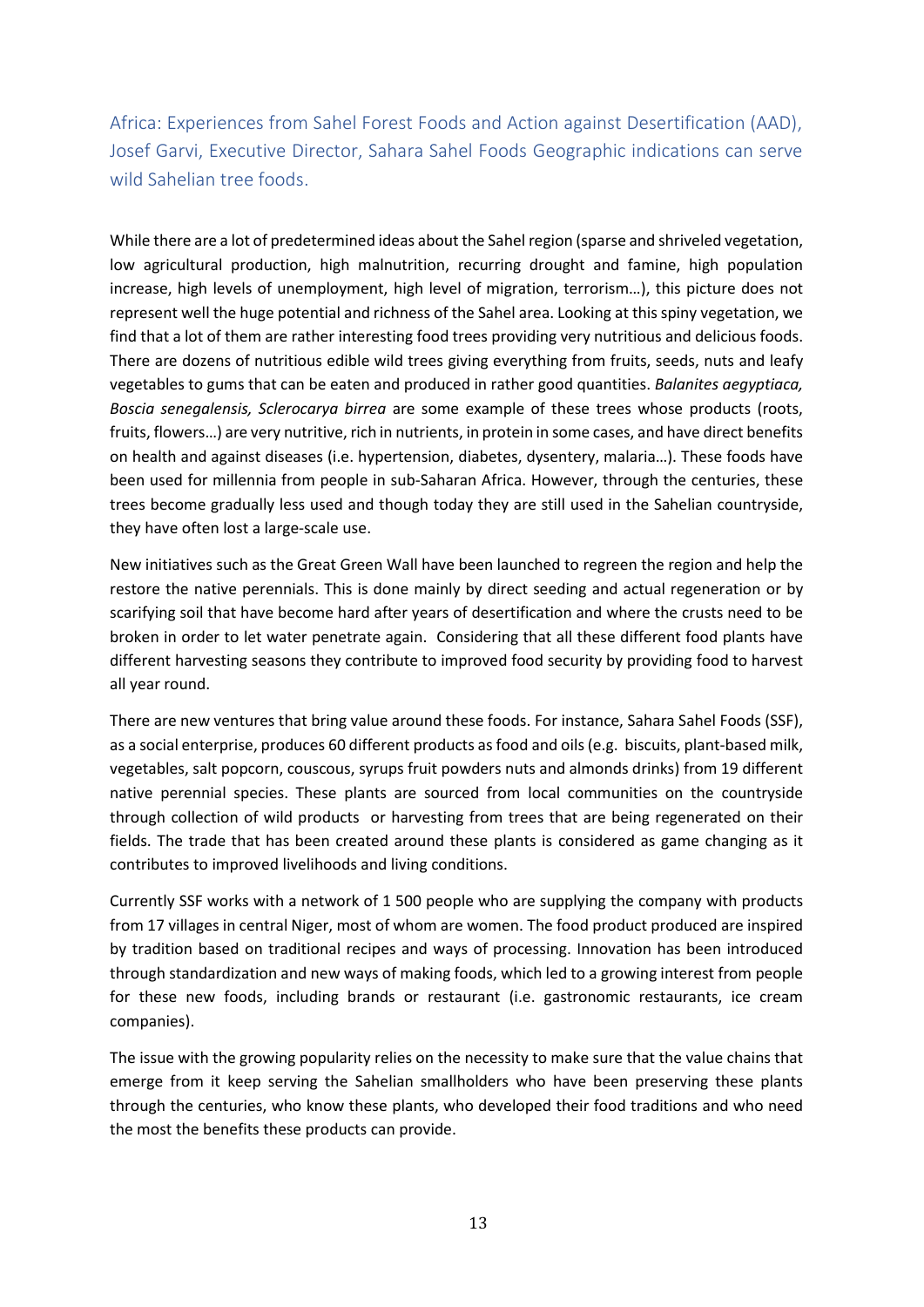In this context, GI can be a useful tool to help adding extra value to the local products and have some benefits for the smallholders who could earn more and make better profit margins for their work. GIs can also encourage people to use each species within its native ecozone, and thus developing the ability to produce foods that at the same time protect biodiversity, reverse desertification and sequesters carbon and contribute to help to face environmental challenges. It could also be a way of conveying the culture of the Sahel in a positive way by bringing back the stories surrounding these foods, and their linkages to human culture and history. It could also help to protect these products against fraud and prevent people from copying or replicating the foods and products coming from this area. For all these reasons, GI certification could be an interesting tool to combat environmental degradation in the region and improve long-term livelihoods for the people of the Sahel.

[Click here for the full presentation.](https://www.origin-gi.com/images/stories/PDFs/English/PPT/oriGIn-FAO_Series_of_webinars_2020-PPT/Josef_Garvi_-_2020-11_How_Geographic_Indications_can_serve_Wild_Sahelian_Tree_Foods.pdf)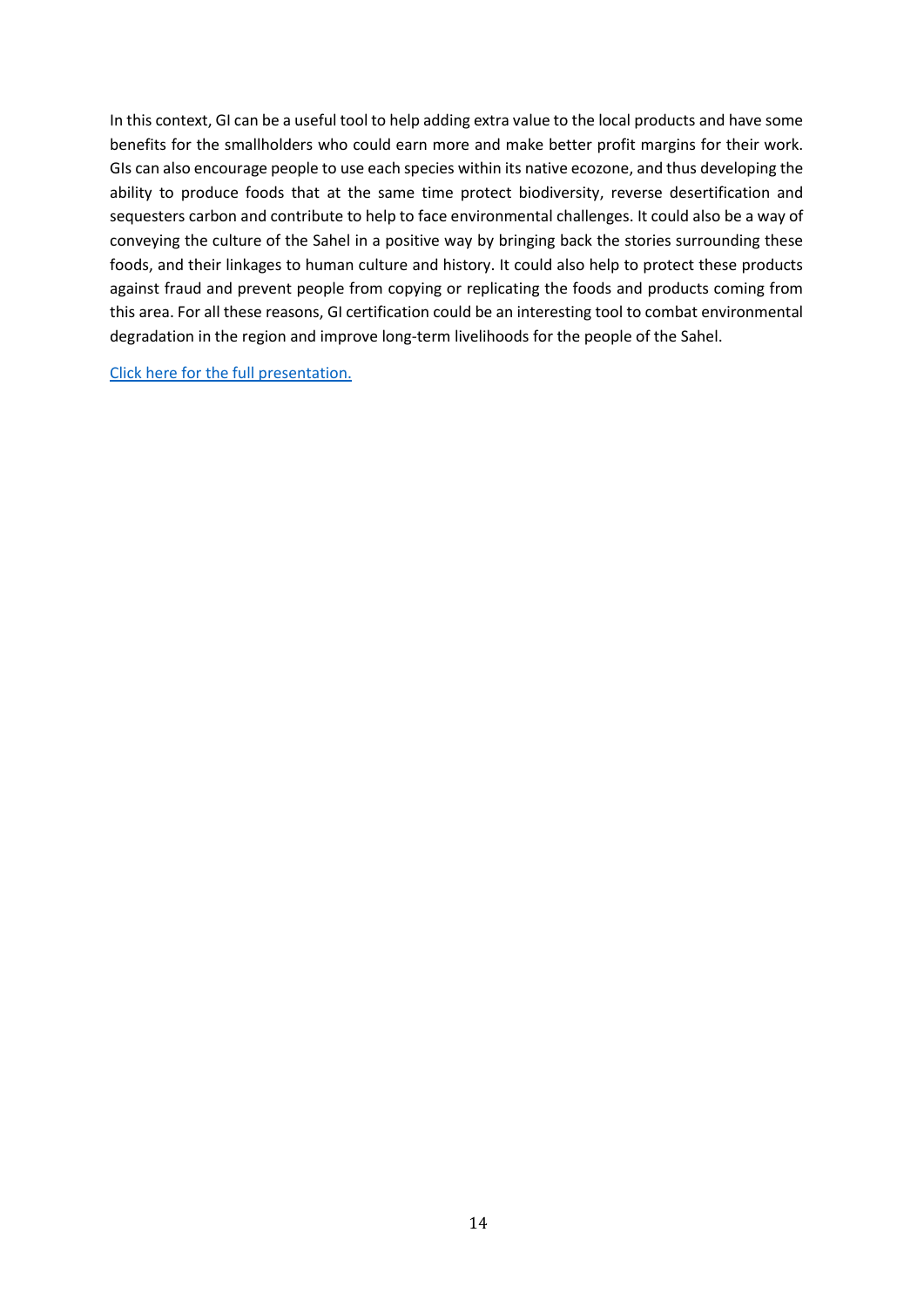### <span id="page-14-0"></span>Africa: The case of the forest fruit Madd in Senegal, Pape Tahirou Kanouté, Director of local NGO Etudes, Territoires, Développement et Services

The Madd fruit (*Saba senegalensis*) has economic, food and nutrition, environmental, social and cultural dimensions and even refers to a kind of governance dimension as it takes into account the relationships between the people (i.e. proportion of women and young workers).

Casamance is a region in the southern part of Senegal, it is separated from the rest of Senegal by The Gambia. It is a multi-ethnic and multi-cultural region that is quite wealthy from an economic point of view and rich in natural resources (more than 600,000 hectares of classified forest, a rich diversity of products, many nonfood and food products, forestry and agricultural activities, farming, eco-tourism and cultural activities…).

One of the specificities of this region is the very intimate relationship between cultural traditions and natural resource management (i.e. Sacred Woods, specific places with specific codes). Casamance products of origin are very well received by the local and international consumers. There are many natural and organic products, NWFPs (corn, rice, peanuts…) and nonfood products used in the area. NWFPs have for a long time been considered as "forgotten value chains" because of the lack of support from public authorities, NGOs, or other programs.

*Saba senegalensis* is a forest liana that can reach up to 40 meters long, it often lives in "symbiosis" or "intelligent cohabitation" with nere (*Parkia biglobosa*), baobab (*Adansonia digitata*) and the "cheesemaker" (*Ceiba pentandra*). Madd is classified as NWFP and considered as a nutritional product for the rural population particularly before the beginning of the rainy season. This moment of the year is difficult for the local populations and corresponds to the moment when the crops are mature. Madd trees also help to limit forest bushfires which represent an important risk for the environment and local populations.

FAO, World Intellectual Property Organization (WIPO)WIPO, Agence Senegalaise pour la Propriété Industrielle (ASPIT) and Organisation africaine de la Propriété Intellectuelle (OAPI) organized an international seminar on GIs in the Casamance region in November 2017, which helped to raise awareness on GIs. It was the starting point of exchange of information between different stakeholders from Senegal and other countries to discuss about GIs. It set the basis from which local players started working in collaboration with the national agency of agricultural product.

The GI initiative of "Madd de Casamance" was launched in this context. The stakeholders decided to establish collective rules and specifications to protect this species. It was possible to mobilize the populations and institutions through the organizations of many meetings at local level, which led to the establishment of the Association for the Promotion and Protection of the Madd of Casamance (APPIMAC) in November 2019.

Some experts wanted to include domesticated products in the specifications but there was a strong opposition from the local communities that thought that domestication would be going against the conservation of biodiversity and that it was entailing some risks regarding the governance dimension. Madd now is owned by the communities but if transformed into a domesticated product, it would be transformed in a large scale product and smallholders would be excluded from its production.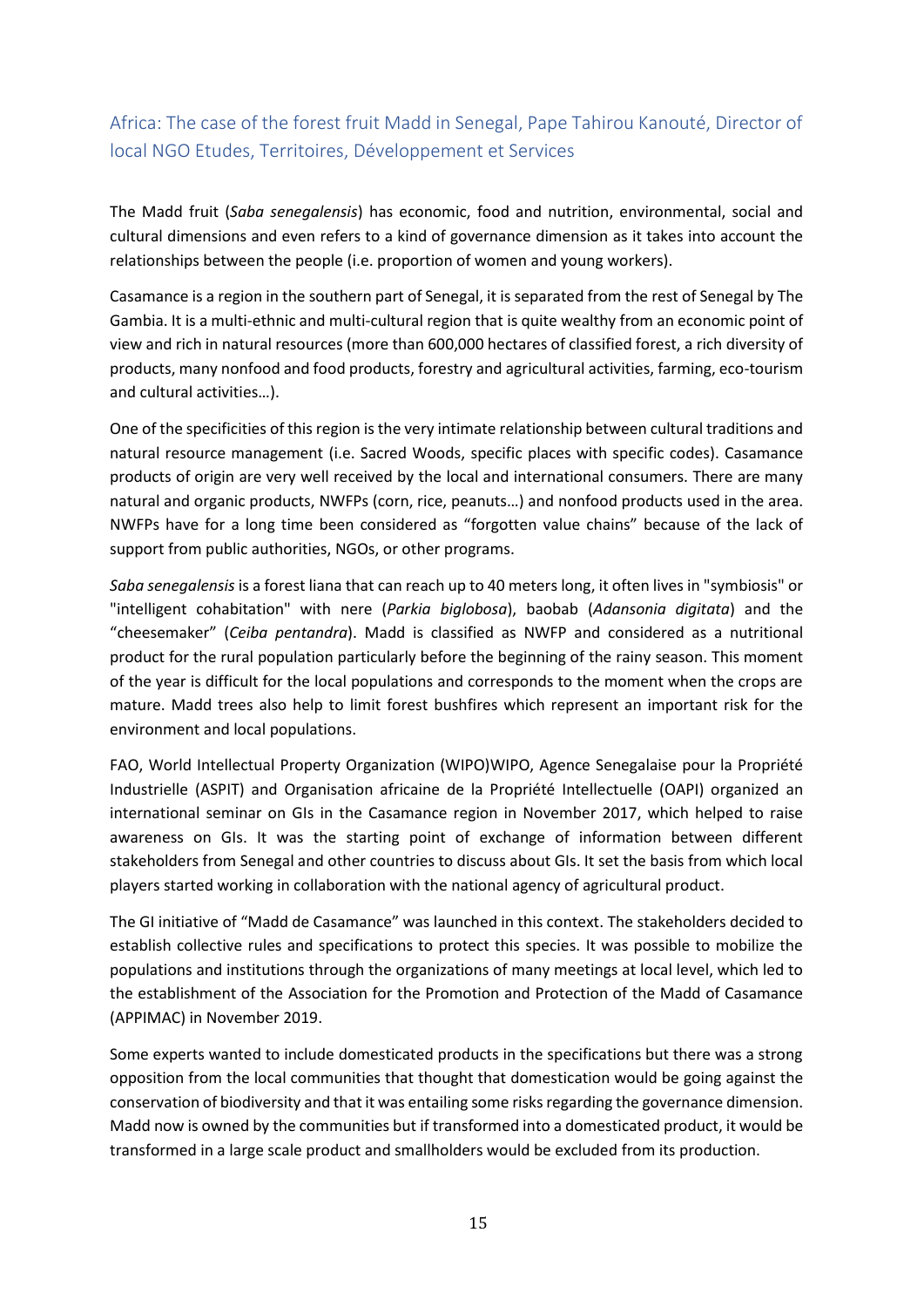As a conclusion, this GI project of the forest food sector, if supported by the public authorities through these GI schemes, can strengthen food safety and improve the populations incomes (i.e. during the lockdown caused by the COVID-19 pandemic, Madd trees helped local population to survived as they could trade it). These forest products are important for such communities and contribute to the conservation of ecosystems, including forests. However, national authorities' stronger support to this sector would help local populations to get better recognition. The development of GIs will continue in Casamance following this initiative as it showed how people can get better organized and be mobilized around the development of the GI even at the national level. The success of this project also relied on the strong mobilization and excellent cooperation between the non-governmental organization **"**Etudes, Territoires, Développement et Services" and FAO.

[Click here for the full presentation.](https://www.origin-gi.com/images/stories/PDFs/English/PPT/oriGIn-FAO_Series_of_webinars_2020-PPT/Pape_Tahirou_KANOUTE-Pr%C3%A9sentation-Wild_product-Madd_de_Casamance-EN.pdf)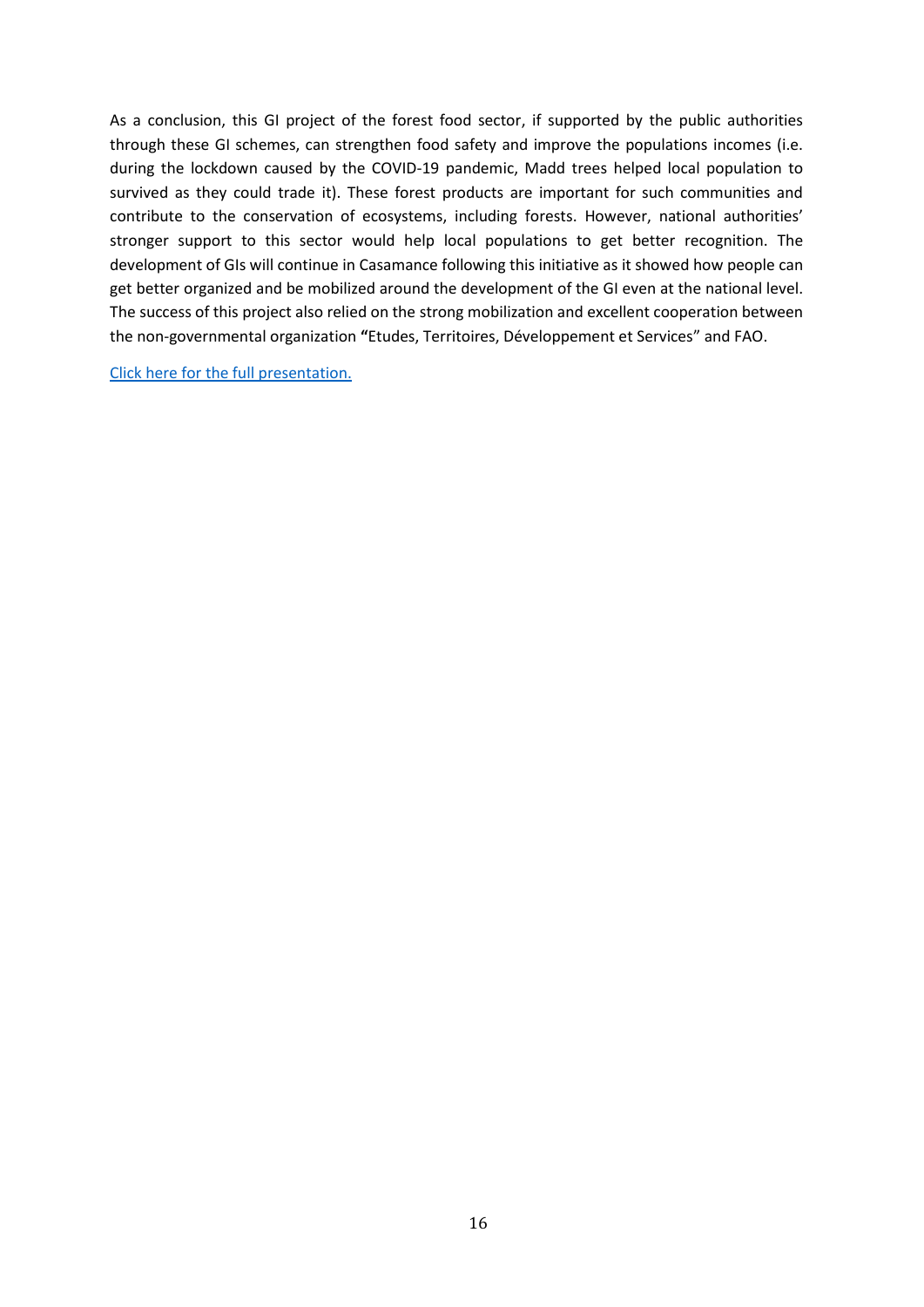### <span id="page-16-0"></span>Latin America: Chakra Label from Ecuador, Virginia Vallejo, national Farm and Forest Facility (FFF) facilitator in Ecuador

The Napo province islocated at the north east of Ecuador within the Amazon region. 71% of the Napo province is under some category of landscape management for conservation. From 2017, three producers' organizations of this area came together to form the Napo Consortium and to create the Napo Amazon Chakra Associations Network to maintain the natural and cultural heritage of this area. The network is made up more than 1000 families, more than 90% of them are Amazonian indigenous people.

The area is in the transition zone between the eastern Andes and the upper basin of the Amazon plain, where there are two of the hot spots with the greatest biodiversity in the world and with an extraordinary landscape richness. In this forest landscape, the indigenous population management and production system is called 'the Amazon Chakra', a millenary and innovative agroforestry system that guarantees food security for the Kichwas and Kijus people. Likewise, the conservation of natural resources is promoted, assigning a space for the forest (Sachawa),for the chakra (Chakrawa) and for family and community life (Runawa). The chakra as a living space is managed mainly by the Chakramama or woman of the chakra with the participation of the broader members of the family.

The Chakra system currently also produces crops of interest for international markets (for coffee, cocoa, vanilla…) that reach differentiated prices due to their quality, as well as sustainability, traceability and origin from the fragile Amazonian ecosystem, which attracts important foreign currency for the country.

Regarding to institutional recognition of the Chakra system, following milestones can be highlighted:

- In 2011, it started with the support of cooperators as a strategy to promote sustainable production, which contributes to the conservation of natural and cultural resources;
- In 2017, the Provincial Government of Napo, based on the collective action of producer organizations, issued the Provincial Ordinance by which it recognizes the legal existence of the Amazonian Kichwa Chakra;
- In 2017, the Chakra Group became official, as a platform for horizontal, voluntary, participatory inter-institutional coordination of territorial governance to continue supporting the initiative. Made up of public, social, private, cooperation entities, which provide technical advice, institutional support, and citizen oversight, in compliance with the ordinance.

#### **The implementation of the province ordinance**

There are some actions and some processes linked to the implementation of these official rules, as the construction of the Chakra label mechanism, the Recognition of the chakra as Globally Important Agricultural Heritage Site (GIAHS); the support for the implementation of careers in Agroecology and Biotrade at the Amazon Regional University IKIAM; the process to encourage producer organization to increase their resilience to climate change.

At operative level in 2019 the Chakra group organized an exchange of producers to learn about the local experience of participatory guarantee system (PGS). Also, through coordination of the Chakra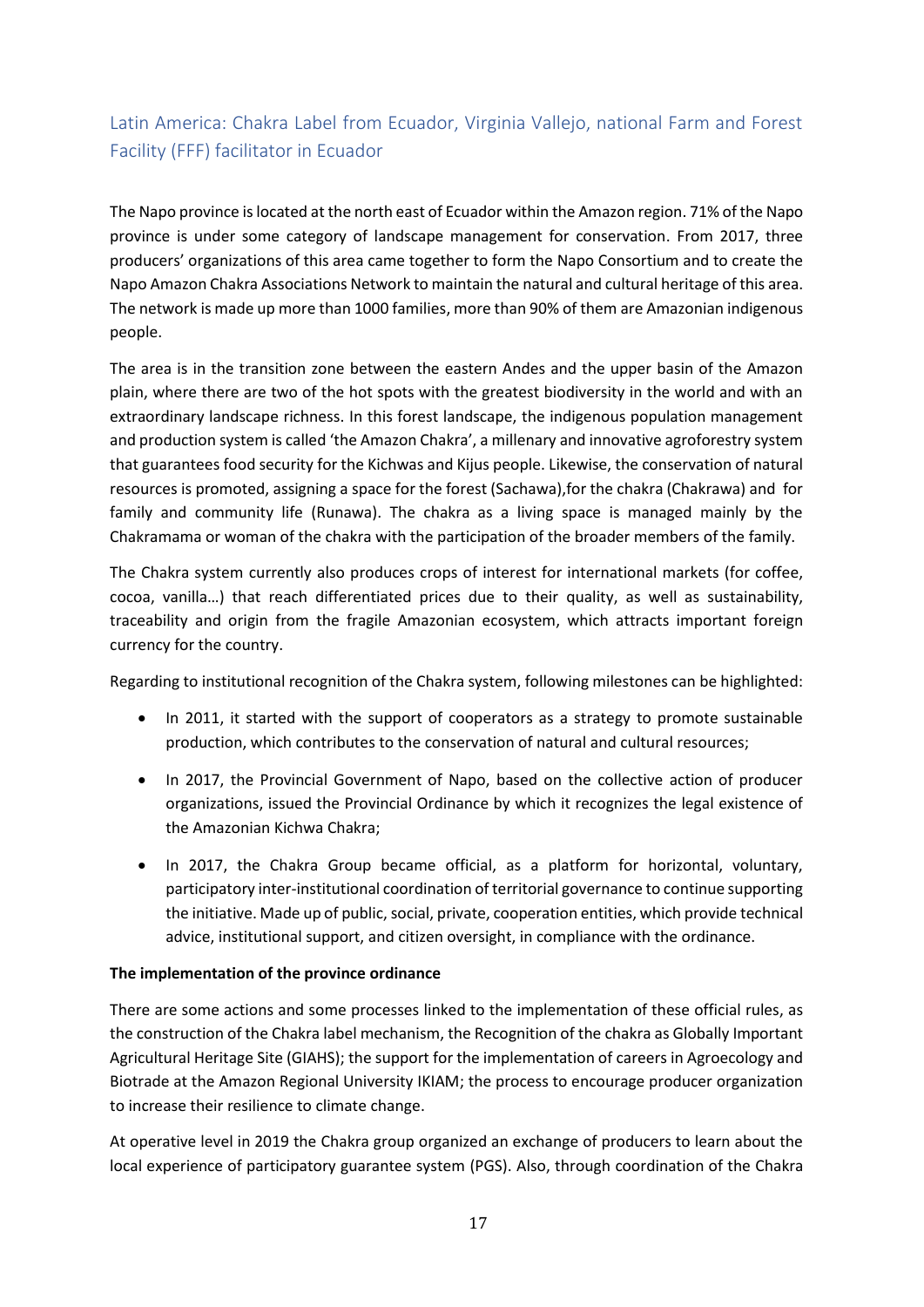Group with the GEF-Napo project (FAO), a broad and participatory process was initiated to design and develop the PGS of the Amazon Chakra Seal. Then was started a process to implement the Seal (CSA / FAO) and to promote it at local, national, regional, and global level to strengthen the value of Amazon Chakra Seal (FFF / FAO).

The PGS is a social control mechanism, it provides an alternative to third-party certification schemes and seeks to vindicate, value, and promote in the various actors of the agri-food system (public institutions, private companies, local and global consumers), the strategic importance of the ancestral production system of the Amazonian Kichwa, and to ensure food sovereignty and security, the conservation of Amazonian ecosystems, improvement in the economic income of producer families. Currently, there are 13 overseers ("*veedores"*: technicians from the organizations), who are trained and accredited to apply the Seal (September 2020).

Regarding to the Amazon chakra principles for the PGS, these are as follows:

- 1) Respect the Amazonian indigenous worldview (cosmovision),
- 2) agroecological management
- 3) based on ancestral knowledge of Amazonian Kichwas people and communities,
- 4) based on community and associative organization,
- 5) diversified production for food security and sovereignty,
- 6) women's leadership and gender equity,
- 7) High biodiversity and crop association,
- 8) Respect of cultural identity and resilience to climate change.

Challenges related to PGS were numerous and still are considered, regarding especially:

- the **governance system** (creation and management of their own seal, operation and implementation for certification, avoid payment certification, holding a medium- and longterm vision)**,**
- **the production activities** (crop diversification, understanding and communication, interrelationships between producers, decision makers and consumers),
- and **commercialization and consumption activities** (promotion and dissemination strategy of the Chakra seal from local to global to improve the value of the seal from a market perspective, communicate and make visible that the Chakra seal goes beyond organic certification (natural and cultural heritage & social and environmental justice), find new clients from the network (it is the vision, although it is not yet operational), raise the awareness of consumers to valorize the attributes of the Chakra seal).

#### **Main conclusions:**

#### **Within the governance system:**

- There are non-formal rules: the relationship between cultural and natural heritage is the center and the heart of the indigenous governance system.
- The collective action induced by a participatory grassroots process of forest and farm producer organizations is key to lead and sustain the Chakra seal process overtime. It shows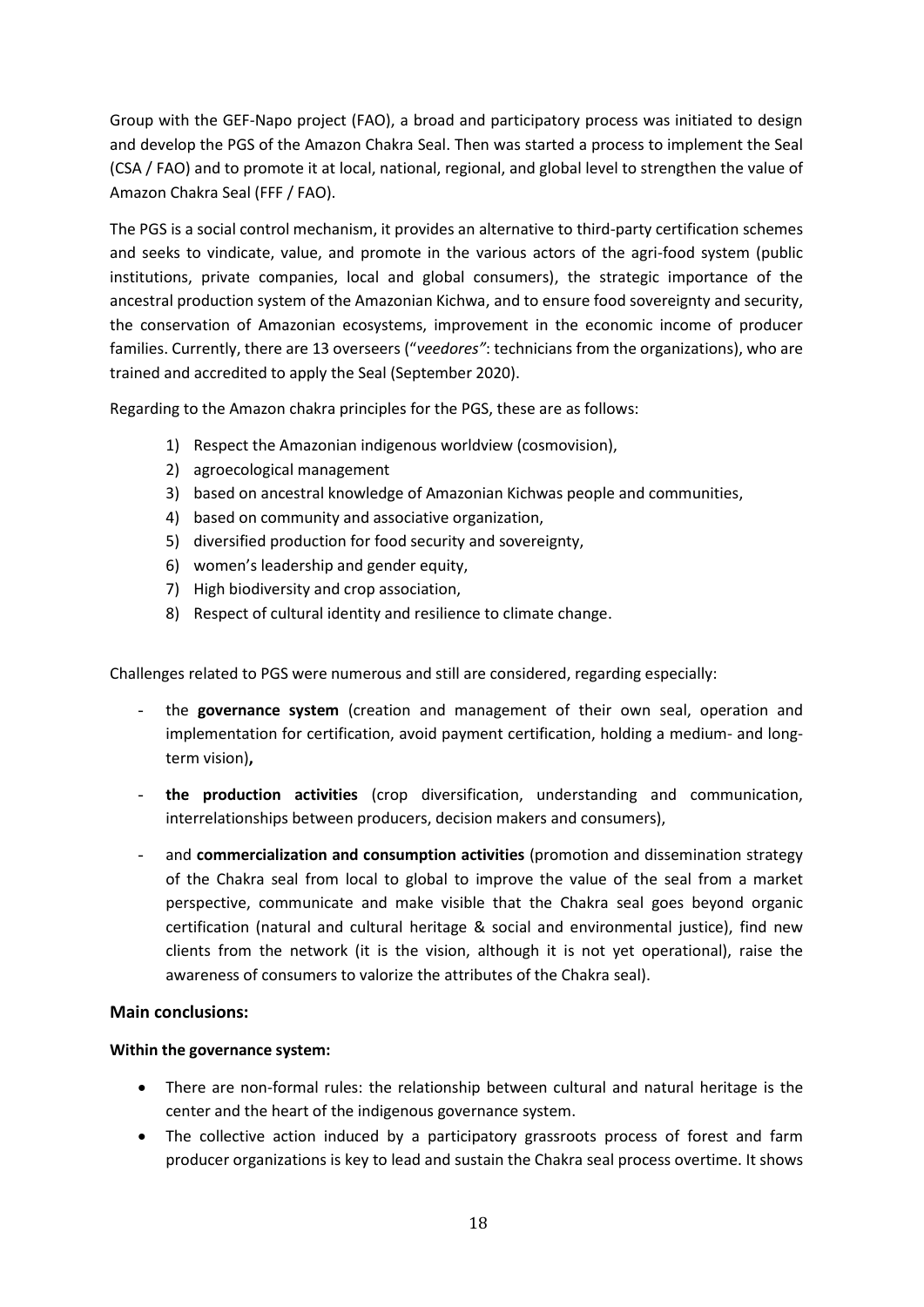the importance to define rules to organize the collective and the power of networking to organize lobby.

• This case also illustrates how fostering local strategies can impact globally.

#### **Within the production activities:**

- The implementation of the Chakra Seal requires fostering the transition towards more diversified systems (perennial and short-cycle crops). Currently they tend to be agroforestry systems,
- The first certified products will be raw materials. Based on the learning (step by step) they will certify products with added value.

#### **Within the commercialization and consumption activities:**

- Positioning strategies have been more successful when organization themselves put into practice daily with their clients,
- Chakra seal will give more security and guarantees to costumers about the sustainable practices,
- Chakra seal is a complement to others differentiation strategies (i.e. organic and fair-trade certifications),
- Foster nutrition improvement linked to healthy and culture appropriate food.

[Click here for the full presentation.](https://www.origin-gi.com/images/stories/PDFs/English/PPT/oriGIn-FAO_Series_of_webinars_2020-PPT/Virginia_Vallejo-Chakra_Label_of_Ecuador_-_FINAL.pdf)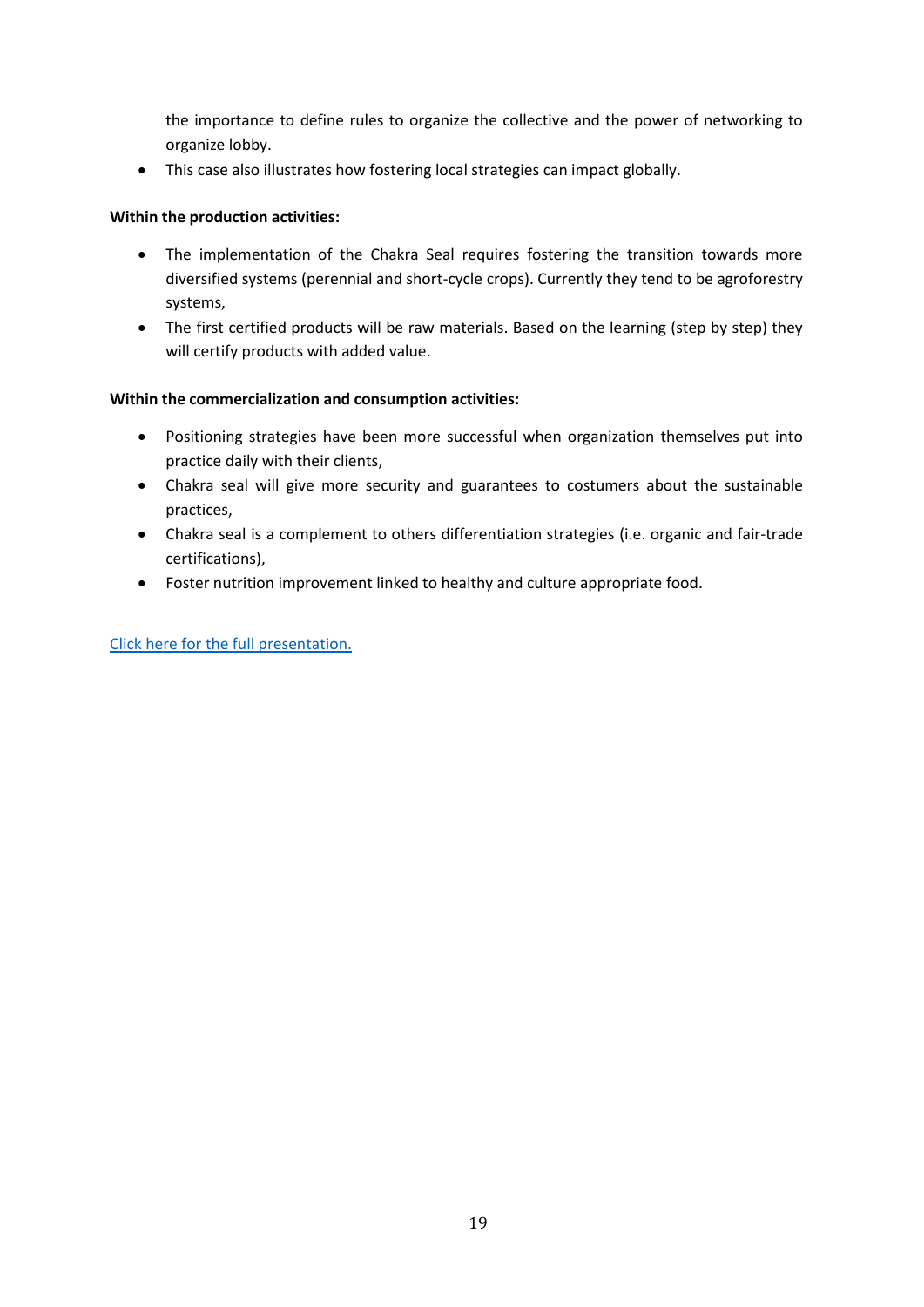### <span id="page-19-0"></span>**Discussion**

Issues raised during the discussion included:

- Opportunities and challenges of multiple certifications, eg GI and organic or fair trade; Is there a risk that proliferation of labelling schemes could eventually lead to lowering prices and economic benefits of producers;
- Lack of organization between public institutions and civil society institutions, especially when products comes from special areas like indigenous communities;
- How to separate the wild and cultivated product (e.g. Thyme) to avoid misleading consumers;
- Cost of maintaining the PGI: Is it sustainable? Does it require public subsidies?
- In the context of GI certification, is it better to work directly with the farmers or through producers cooperatives.
- What would be your advice to small producers or enterprises wanting to engage with GI. Where to start? What are the first steps?
- What are the advantages of the participatory social process vs. third party certification; Is it a matter of trust from communities? Is it about costs?
- Protection of intellectual property rights after "certification" how do communities manage to protect themselves against possible or actual spoliations?

The discussion allows to highlight some specific answers and key success factors:

- In a context of labels proliferation, the uniqueness of the GI label (tailored standard for a specific product) maintainsthe differentiation of the product even if the number of standards increase, in theory there is no issue of reducing premium, but a need to well inform consumer son the meaning of the specific GI;
- a crucial first step toward a sustainable GI is the local willingness of producers to work together to promote and protect the GI, as in the case of Madd. Building on that they can start agreeing on what would be the requirements and to find support to develop the GI (public authorities, NGOs, extensionists, international organization). In the case of Madd, it is the local community with their local partners, who are making a huge work because they realize the importance of their product;
- it is important to work with all types of stakeholders concerned, individual farmers and cooperatives together, having in mind that the GI group is open to any new GI user;
- differentiating wild vs cultivated product under GI cn eb done through specific mention on labelling;
- regarding indigenous community the development of GI can serve as a process to improve dialogue and coordination between public and privates' stakeholders: see the specific webinar on indigenous communities (24 November 2020).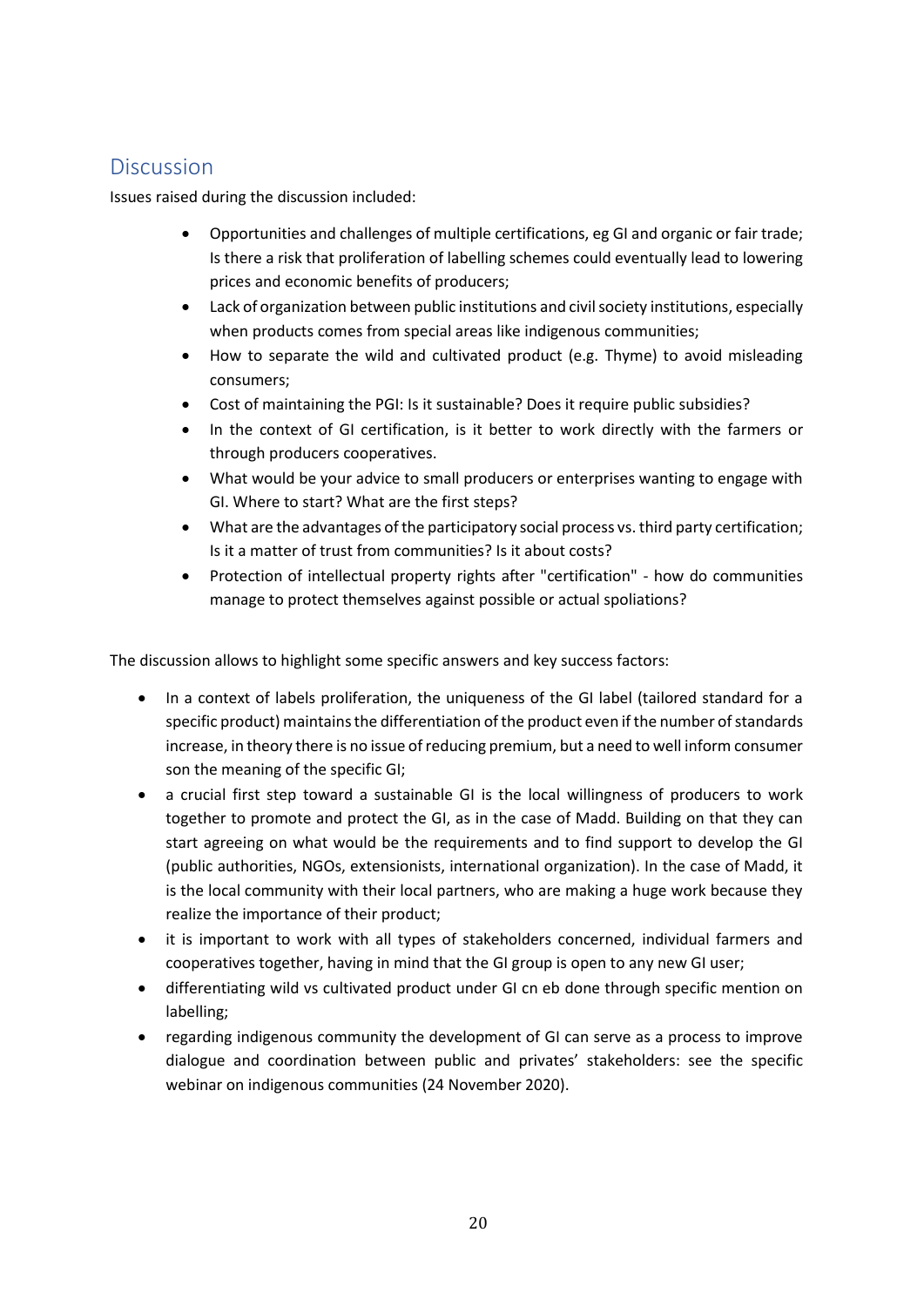### <span id="page-20-0"></span>Conclusions Inazio Martinez de Arano (EFI)

- **High potential of WCP products but lack of recognition**: In different areas, WCP are a source of economic revenue and income, contribute to food security, and provide environmental benefits as a cultural heritage. However, despite this potential, WCP have been often neglected by governments and consumers.
- **On the topic of GI**. The potential of the GI is multiple, among others it can secure the consumers as there is an origin certification and a certain quality attached to it that they can rely on, even in a highly competitive market. Still, it is a very complex process in terms of standards, control (e.g. the costs), and marketing. All these elements being crucial in the success of the GI (e.g. branding on the different type of markets).
- **Awareness raising:** Need of concerted action and interrelationship between producers, consumers, need to dignify, convince and to grow interest from public authorities (public agenda) and to develop knowledge about these products and processes.
- The **dangers of success**: Risk for communities especially regarding governance when there is a growing interest for a specific product that can lead to important issues and conflicts. Important reflection to have: what happens to the community system that support the GI when it is successful and how to keep things balanced?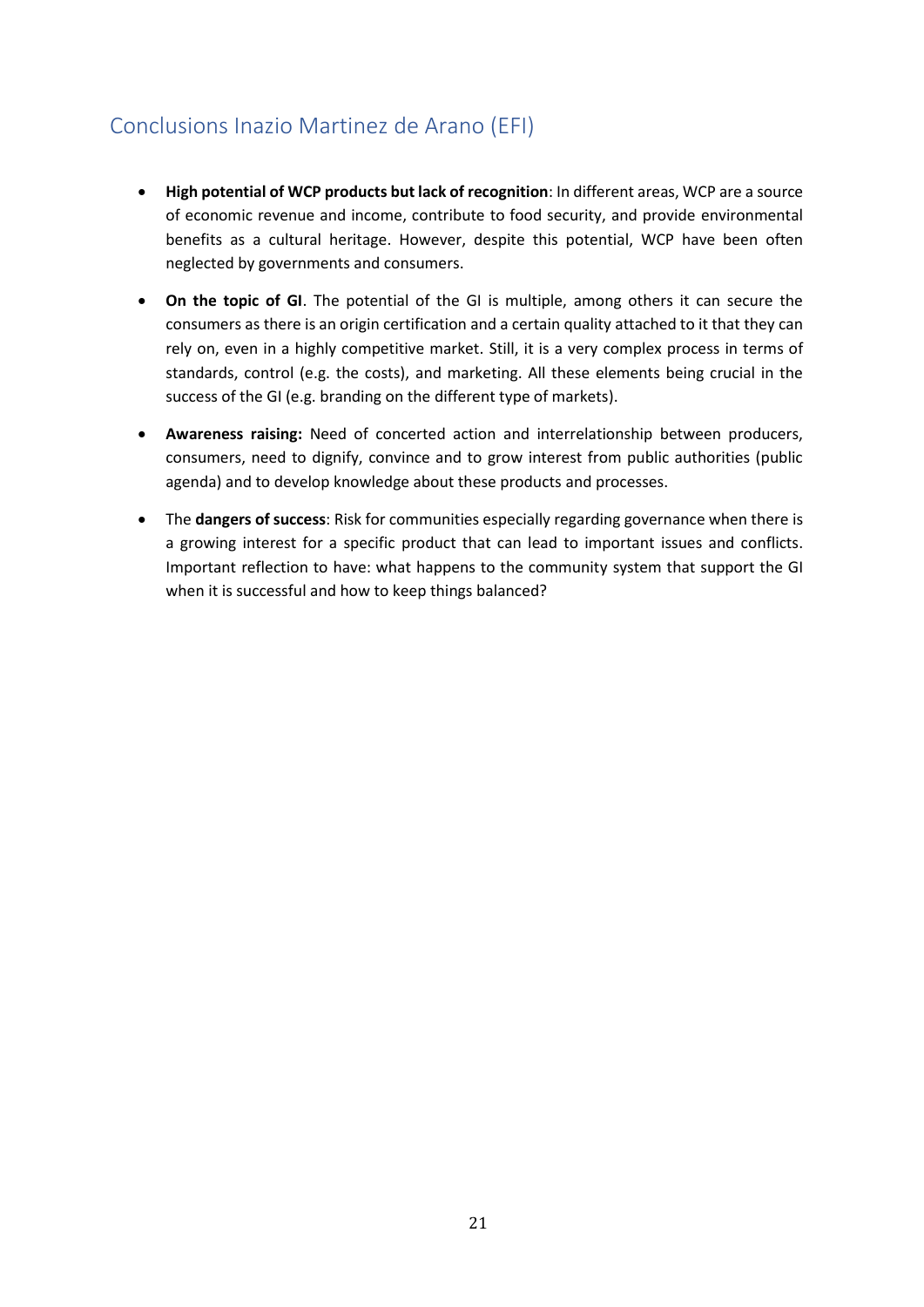# <span id="page-21-0"></span>List of registered participants

| Country                        | Name                                | Family name         | Organization                                                                      |
|--------------------------------|-------------------------------------|---------------------|-----------------------------------------------------------------------------------|
| Albania                        | Gramos                              | Osmani              | HELVETAS Swiss Intercooperation Albania                                           |
| Algeria                        | Belmehdi                            | Abdelhafid          | Ministry of Agriculture                                                           |
| <b>Barbados</b>                | Anne                                | Desrochers          | FAO-Sub-Regional Office for the Caribbean - SLC                                   |
| Belgium                        | Nathalie                            | Nathon              | <b>EU Commission</b>                                                              |
| Belgium                        | Amine                               | Khaldoun            | Représentation régionale des Pays de la Loire                                     |
| Belgium                        | Giulia                              | Scaglioni           | AREPO                                                                             |
| Belgium                        | Milena                              | Fontana             | <b>Beacom Communication</b>                                                       |
| Belgium                        | Frances                             | <b>Brady</b>        | EU DG Agriculture                                                                 |
| <b>Brazil</b>                  | <b>THOMAZ</b>                       | FRONZAGLIA          | <b>Brazilian</b><br>Agricultural<br>Research<br>Corporation (Embrapa)             |
| <b>Brazil</b>                  | Antonio<br><b>Batista</b><br>Junior | Eudoxio             | Ministry of Agriculture                                                           |
| Cameroun                       | Esther                              | Ngah                | Université<br>de<br>Ngaoundéré,<br>Ngaoundéré<br>Cameroun                         |
| Cameroun                       | Josiane                             | <b>LELEE TAGNE</b>  | <b>OAPI</b>                                                                       |
| Central<br>African<br>Republic | Alfred                              | Bangue              | Projet TRI/RFP FAO Centrafrique                                                   |
| Colombia                       | Luis<br>Fernando                    | Samper              | 4.0 Brands                                                                        |
| Costa Rica                     | María<br>Patricia                   | Sánchez Trejos      | CeNAT/CONARE. Área de Gestión Ambiental                                           |
| Danemark                       | Carsten                             | Smith-Hall          | IFRO - University of Copenhagen                                                   |
| Dominica                       | Ryan                                | Anselm              | FAO National Correspondent                                                        |
| Ecuador                        | Virginia                            | Vallejo             | National Farm and Forest Facility (FFF) facilitator<br>in Ecuador                 |
| France                         | Diana                               | Ugalde<br>Jalenques | Research Unit GRAPPE ESA INRA                                                     |
| France                         | Sonia                               | <b>DARRACQ</b>      | Embassy of France - Nigeria                                                       |
| France                         | Dorothée                            | BOYER-<br>PAILLARD  | Lawyer - Experte auprès de l'Organisation<br>Internationale de la Vigne et du Vin |
| France                         | Delphine                            | Marie-Vivien        | <b>CIRAD</b>                                                                      |
| France                         | Fleur                               | Leparquier          | Consultant                                                                        |
| France                         | Nao                                 | <b>HAYASHI</b>      | <b>UNESCO</b>                                                                     |
| France                         | Claire                              | Bernard-Mongin      | <b>CIRAD</b>                                                                      |
| France                         | Charles                             | Perraud             | Sel de Guerande                                                                   |
| France                         | Catherine                           | Teyssier            | Consultant FAO                                                                    |
| France                         | Lea                                 | HERNANDEZ           | Montpellier Supagro (France)                                                      |
| France                         | Denis                               | Sautier             | <b>CIRAD</b>                                                                      |
| France                         | Sibylle                             | Slattery            | <b>FAO</b>                                                                        |
| France                         | Selena                              | Travaglio           | Community Plant Variety Office                                                    |

124 participants registered for the online event.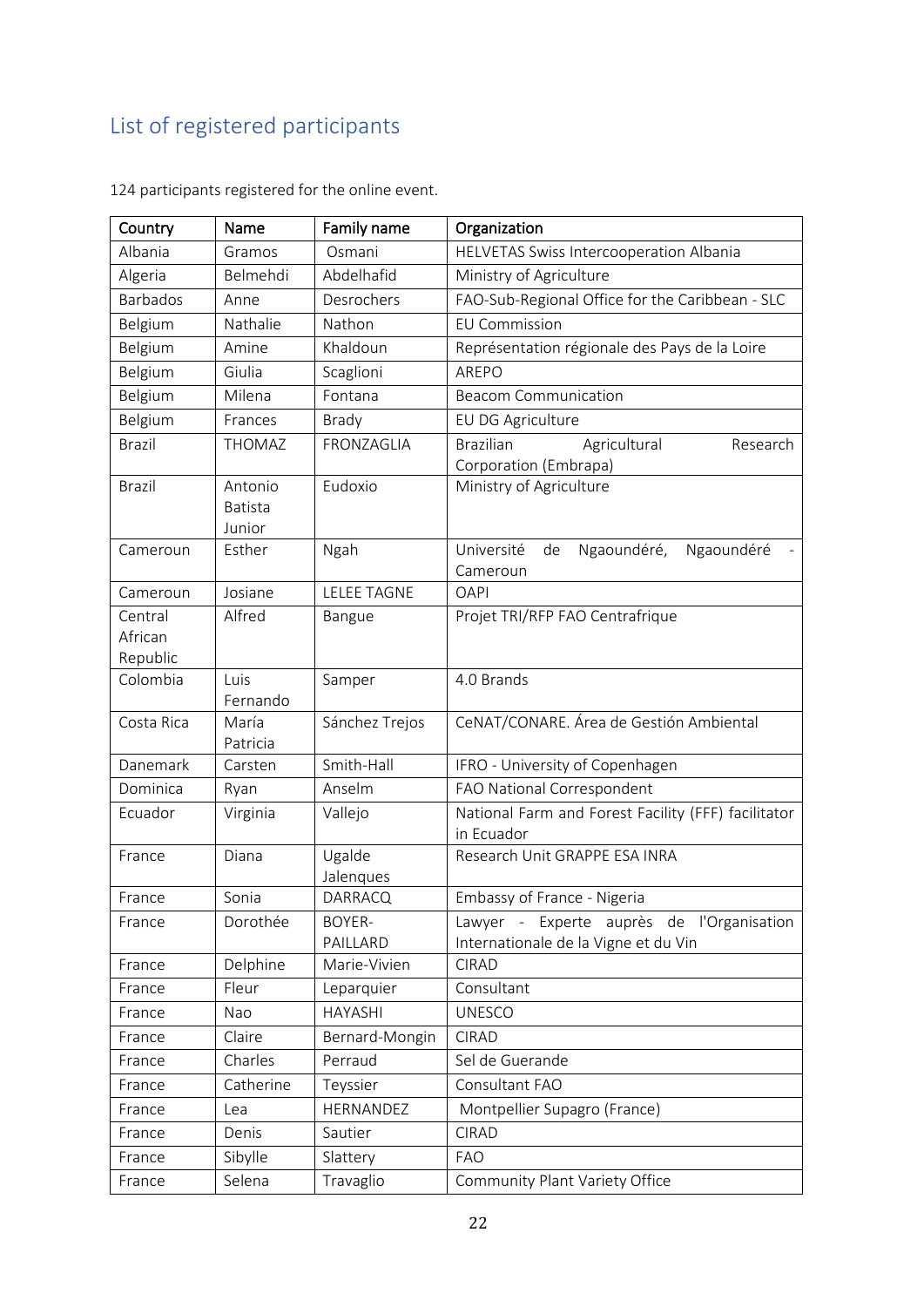| France    | Nathalie        | Vucher                        | <b>INAO</b>                                                                                |
|-----------|-----------------|-------------------------------|--------------------------------------------------------------------------------------------|
| France    | Meenakshi       | Prasad                        | Community Plant Variety Office                                                             |
| France    | Laurent         | <b>ROY</b>                    | Consultant                                                                                 |
| France    | Solène          | Blanc                         | oriGIn                                                                                     |
| France    | Claude          | Vermot-<br>Desroches          | oriGIn-oriGIn France                                                                       |
| France    | Akane           | Nakamura                      | <b>UNESCO - Asia and Pacific Unit</b>                                                      |
| France    | Rafael          | Villota                       | Paul Bocuse Institute                                                                      |
| France    | Stephane        | <b>FOURNIER</b>               | Montpellier SupAgro / Institut des Régions<br>Chaudes                                      |
| France    | ORHANT          | Léna                          | Student MSc Food Identity and ingénieure<br>agronome Ecole Supérieure d'Agricultures (ESA) |
| Georgia   | la              | Ebralidze                     | Elkana                                                                                     |
| Georgia   | Mariam          | Jorjadze                      | <b>ELKANA</b>                                                                              |
| Germany   | Karola          | Schober                       | Bayerisches Staatsministerium für Ernährung,<br>Landwirtschaft und Forsten                 |
| Greece    | Dimitra         | Gaki                          | Université de Thessalie                                                                    |
| Greece    | Hristos         | Vakoufaris                    | Ministry of Rural Development and Food                                                     |
| Greece    | Lamprini        | Diamanti                      | Region of Thessaly                                                                         |
| Greece    | Ρήγας           | Τσιακίρης                     | Forester, PhD, MSc Ecology                                                                 |
| Greece    | Kalliopi        | Stara                         | University of Ioannina                                                                     |
| Grenada   | Trishia         | Marrast                       | Ministry of Agriculture                                                                    |
| Grenada   | Rena            | Noel                          | Ministry of Agriculture                                                                    |
| India     | Anson           | Jose                          | Inter University Centre for IPR Studies, Cochin<br>University of Science and Technology    |
| India     | PRABHAKA<br>RR. | <b>BHAT</b>                   | SHARADA, State Bank Colony                                                                 |
| Indonesia | <b>MIRANDA</b>  | <b>RISANG</b><br>AYU<br>PALAR | Universitas Padjadjaran                                                                    |
| Iran      | Mona            | Kanan                         | Consultant IPI Project Iran                                                                |
| Italy     | Maria<br>Giulia | Mariani                       | Consultant                                                                                 |
| Italy     | Gennaro         | Giliberti                     | Regione Toscana-Direzione Agricoltura e sviluppo<br>rurale                                 |
| Italy     | Domenico        | Vona                          | <b>ICQRF</b>                                                                               |
| Italy     | Giovanni        | Belletti                      | University of Florence                                                                     |
| Italy     | Cristina        | Vaquero Pineiro               | University Roma 3                                                                          |
| Italy     | Angela          | Crescenzi                     | Regione Toscana- Direzione Agricoltura e sviluppo<br>rurale                                |
| Italy     | Francesca       | Ponti                         | Regione Emilia Romagna                                                                     |
| Italy     | Emilie          | Vandecandelaer<br>e           | <b>FAO</b>                                                                                 |
| Italy     | Arianna         | Carita                        | <b>FAO</b>                                                                                 |
| Italy     | Enrico          | Vidale                        | Consultant - Forestry                                                                      |
| Italy     | Davide          | Pettenella                    | Univerity of Padova                                                                        |
| Italy     | Nina            | Coates                        | <b>FAO</b>                                                                                 |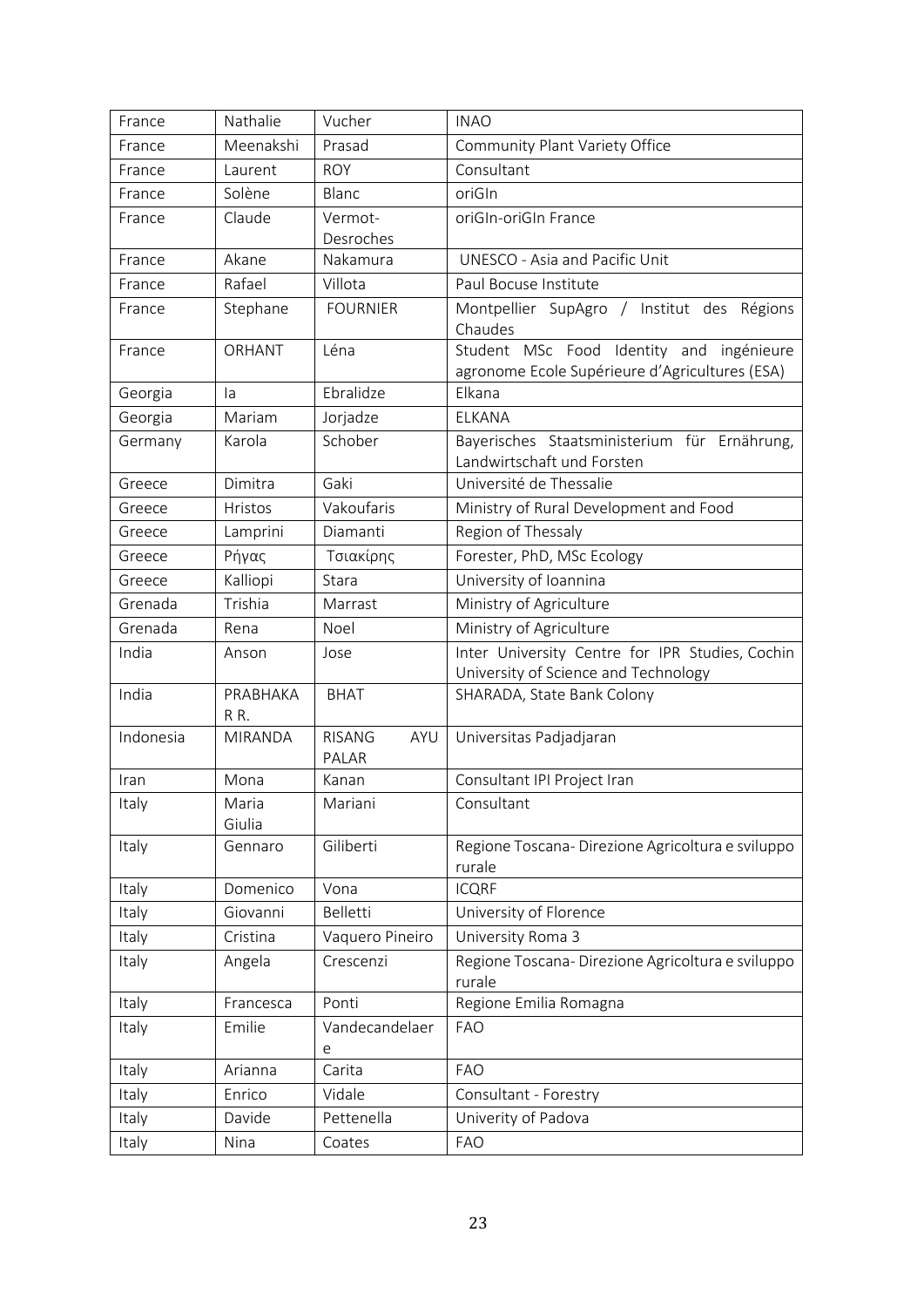| Italy    | Mohamme<br>d    | Ahdi                     | <b>FAOLOW</b>                                                  |
|----------|-----------------|--------------------------|----------------------------------------------------------------|
| Italy    | Florence        | Tartanac                 | <b>FAO</b>                                                     |
| Italy    | Josef           | Garvi                    | Sahara Sahel Foods                                             |
| Italy    | Sven            | Walter                   | <b>FAO</b>                                                     |
| Italy    | Sara            | Maltoni                  | Agenzia Forestale Regionale per lo Sviluppo del                |
|          |                 |                          | Territorio e dell'Ambiente della Sardegna                      |
| Italy    | Michelle        | Geringer                 | <b>FAO</b>                                                     |
| Italy    | Sarr            | Mignane                  | <b>FAO</b>                                                     |
| Italy    | <b>Bruno</b>    | Portier                  | <b>FAO</b>                                                     |
| Italy    | Ashley          | Steel                    | <b>FAO</b>                                                     |
| Italy    | Moctar          | Sacande                  | <b>FAO</b>                                                     |
| Italy    | Ildiko          | <b>Buglyo</b>            | <b>FAO</b>                                                     |
| Italy    | Nora            | Berrahmouni              | <b>FAO</b>                                                     |
| Italy    | Konishi         | Rikiya                   | <b>FAO</b>                                                     |
| Italy    | Dedato          | Giovanbattista           | <b>FAO</b>                                                     |
| Italy    | DeValue         | Kristin                  | <b>FAO</b>                                                     |
| Italy    | Valeria         | Bianchesi                | Mountain Partnership Secretariat/FAO                           |
| Italy    | Elijah          | Mboko                    | <b>FAO</b>                                                     |
| Italy    | Vincent         | Ziba                     | <b>FAO</b>                                                     |
| Italy    | Valentina       | Pizzamiglio              | Consorzio Parmigiano Reggiano                                  |
| Italy    | Marta           | Gruca                    | <b>FAO</b>                                                     |
| Italy    | Marc            | PARFONDRY                | <b>FAO</b>                                                     |
| Italy    | Endo            | Yoshihide                | FAO (OCB)                                                      |
| Italy    | Andrea          | PoloGalante              | <b>FAO</b>                                                     |
| Japan    | Junko           | Kimura                   | Hosei University                                               |
| Maroc    | Younes          | <b>HMIMSA</b>            | Abdelmalek Essaadi University                                  |
| Mexico   | Alberto         | Martinez                 | University of Sorbonne                                         |
| Nigeria  | Fameso          | Tom                      | <b>FAO</b>                                                     |
| Portugal | Tiago           | Pontinha                 | Agronegócios<br>Utad-<br>Doutoramento<br>e                     |
|          |                 |                          | sustentabilidade                                               |
| Portugal | Michel          | Tavares                  | University of Évora / UTAD - Portugal                          |
|          |                 | Quinteiro                |                                                                |
| Portugal | Razieh          | Milcent Assis<br>Ebadati | student Mediterranean<br>Forestry<br>Master<br>and             |
|          |                 |                          | Natural Resources Management                                   |
| Russia   | Anna            | Rogoleva                 | Federal Institute of Industrial Property (FIPS)                |
| Russia   | Yulia           | Turchina                 | Federal Institute of Industrial Property (FIPS)                |
| Senegal  | Amath           | <b>MBODJI</b>            | Technicien<br>Supérieur<br>en<br>Industrie<br>Agro-            |
|          | Macoumba        |                          | Alimentaire                                                    |
| Senegal  | Pape<br>Tahirou | Kanouté                  | Etudes, Territoires, Développement et Services                 |
| Spain    | Eduard          | Mauri                    | European<br>Forest<br>- Mediterranean<br>Institute<br>Facility |
| Spain    | Inazio          | Martinez<br>de<br>Arano  | European<br>- Mediterranean<br>Forest<br>Institute<br>Facility |